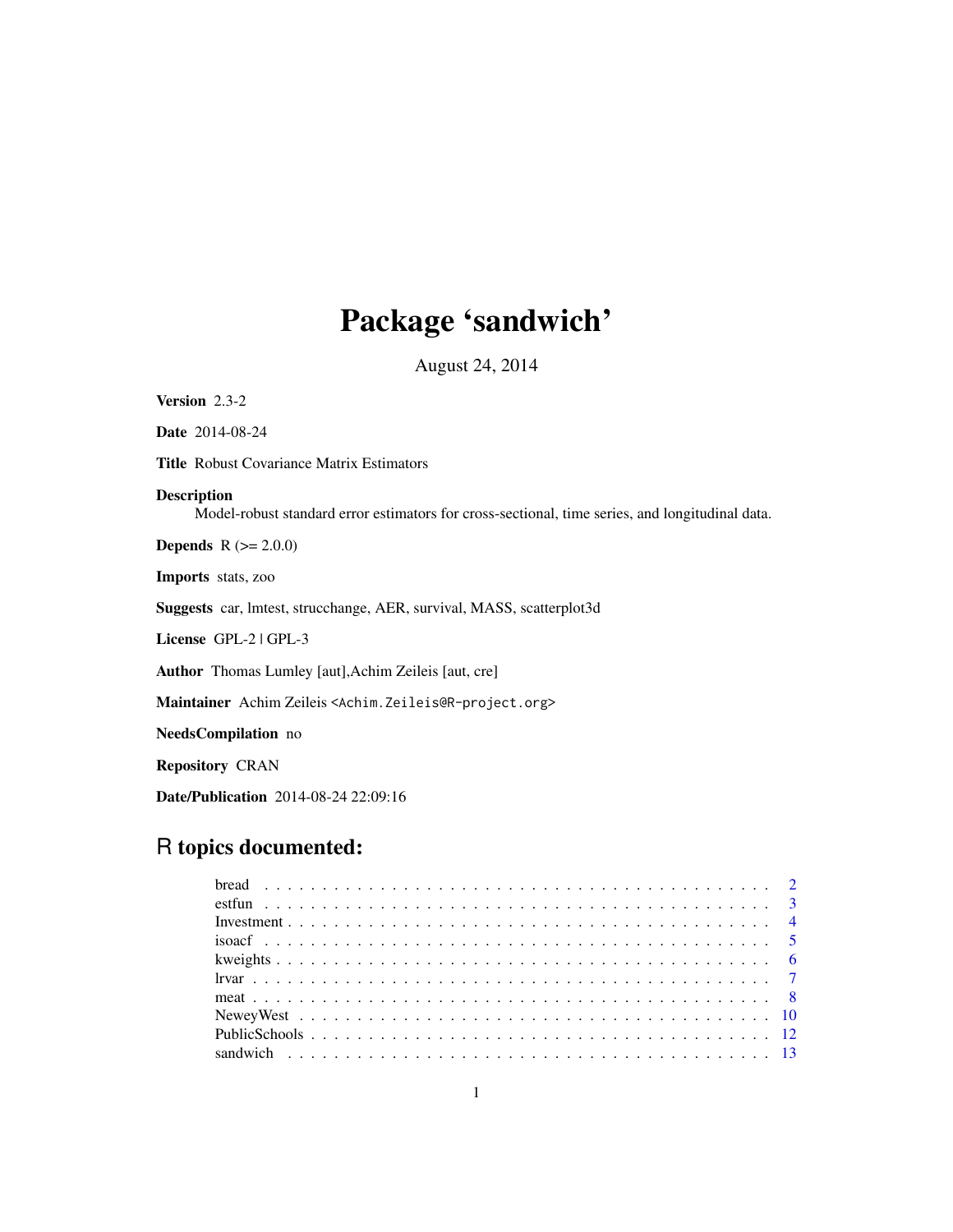#### <span id="page-1-0"></span> $2 \t\t bread$

# **Index** [26](#page-25-0)

<span id="page-1-1"></span>bread *Bread for Sandwiches*

#### Description

Generic function for extracting an estimator for the bread of sandwiches.

# Usage

 $break(x, \ldots)$ 

# Arguments

|          | a fitted model object.       |
|----------|------------------------------|
| $\cdots$ | arguments passed to methods. |

# Value

A matrix containing an estimator for the expectation of the negative derivative of the estimating functions, usually the Hessian. Typically, this should be an  $k \times k$  matrix corresponding to k parameters. The rows and columns should be named as in [coef](#page-0-0) or [terms](#page-0-0), respectively.

# References

Zeileis A (2006), Object-Oriented Computation of Sandwich Estimators. *Journal of Statistical Software*, 16(9), 1–16. URL <http://www.jstatsoft.org/v16/i09/>.

# See Also

[lm](#page-0-0), [glm](#page-0-0)

```
## linear regression
x \le -\sin(1:10)y \le - rnorm(10)
fm <- lm(y - x)## bread: n * (x'x)^{-1}
bread(fm)
solve(crossprod(cbind(1, x))) * 10
```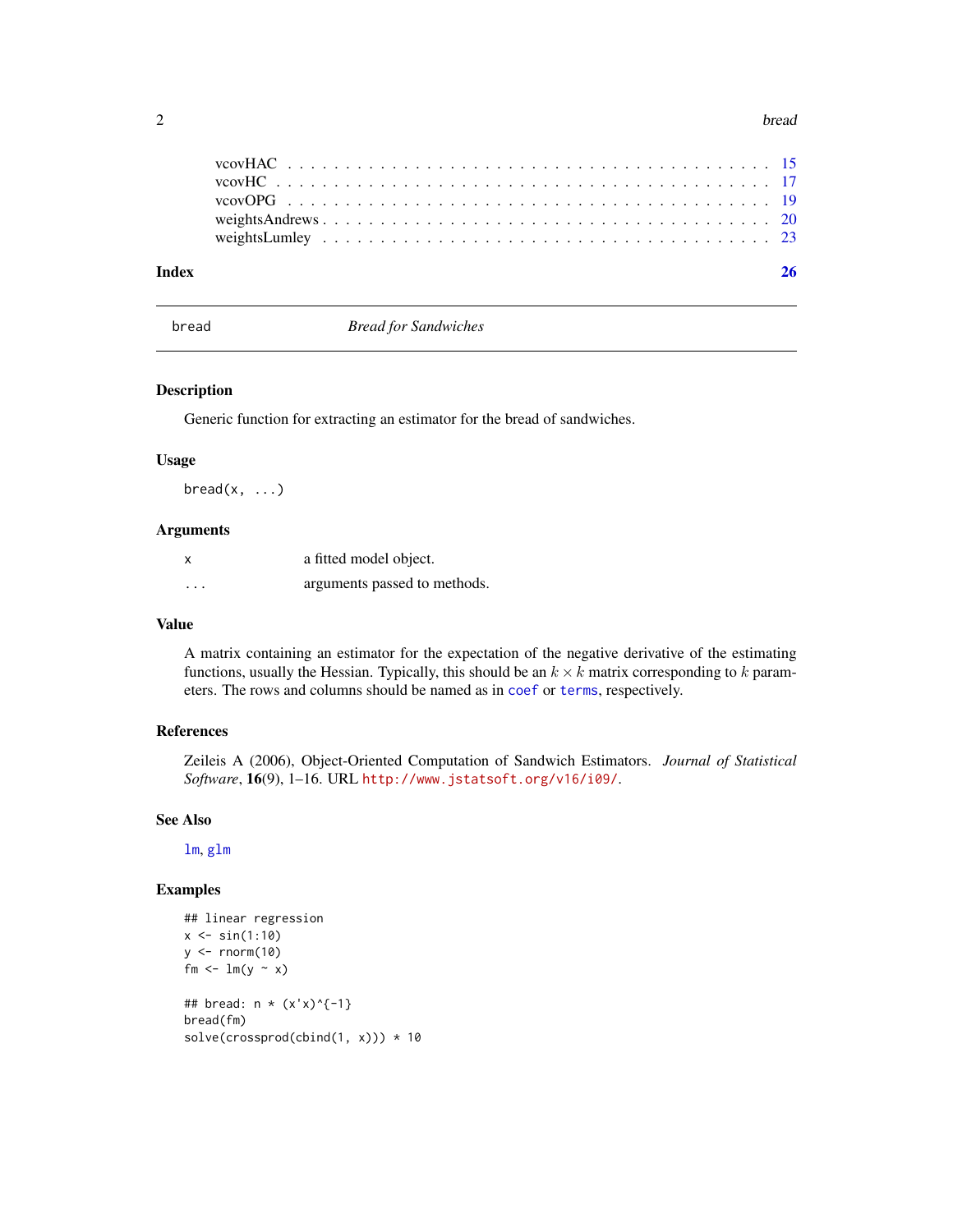<span id="page-2-1"></span><span id="page-2-0"></span>

# Description

Generic function for extracting the empirical estimating functions of a fitted model.

#### Usage

 $estfun(x, \ldots)$ 

# Arguments

| $\boldsymbol{\mathsf{x}}$ | a fitted model object.       |
|---------------------------|------------------------------|
| $\cdots$                  | arguments passed to methods. |

# Value

A matrix containing the empirical estimating functions. Typically, this should be an  $n \times k$  matrix corresponding to n observations and  $k$  parameters. The columns should be named as in [coef](#page-0-0) or [terms](#page-0-0), respectively.

The estimating function (or score function) for a model is the derivative of the objective function with respect to the parameter vector. The empirical estimating functions is the evaluation of the estimating function at the observed data  $(n$  observations) and the estimated parameters (of dimension k).

# References

Zeileis A (2006), Object-Oriented Computation of Sandwich Estimators. *Journal of Statistical Software*, 16(9), 1–16. URL <http://www.jstatsoft.org/v16/i09/>.

#### See Also

[lm](#page-0-0), [glm](#page-0-0)

```
## linear regression
x \le -\sin(1:10)y \le - rnorm(10)fm \leftarrow lm(y \sim x)
## estimating function: (y - x'beta) * x
estfun(fm)
residuals(fm) * cbind(1, x)
```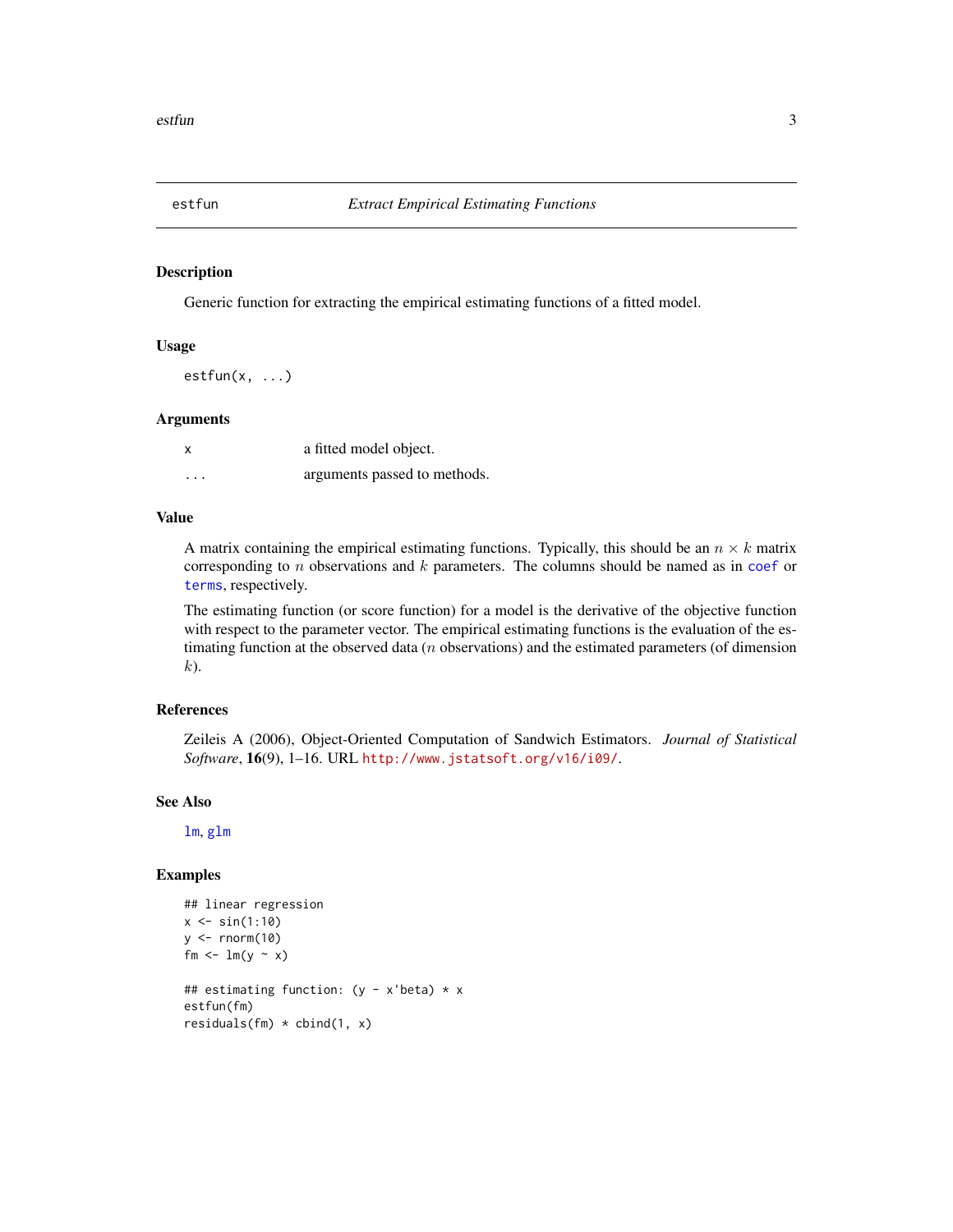<span id="page-3-0"></span>

#### Description

US data for fitting an investment equation.

#### Usage

data(Investment)

# Format

An annual time series from 1963 to 1982 with 7 variables.

GNP nominal gross national product (in billion USD),

Investment nominal gross private domestic investment (in billion USD),

Price price index, implicit price deflator for GNP,

Interest interest rate, average yearly discount rate charged by the New York Federal Reserve Bank,

RealGNP real GNP (= GNP/Price),

RealInv real investment (= Investment/Price),

**RealInt** approximation to the real interest rate  $(=$  Interest - 100  $*$  diff(Price)/Price).

#### Source

Table 15.1 in Greene (1993)

# References

Greene W.H. (1993), *Econometric Analysis*, 2nd edition. Macmillan Publishing Company, New York.

Executive Office of the President (1984), *Economic Report of the President*. US Government Printing Office, Washington, DC.

```
## Willam H. Greene, Econometric Analysis, 2nd Ed.
## Chapter 15
## load data set, p. 411, Table 15.1
data(Investment)
## fit linear model, p. 412, Table 15.2
fm <- lm(RealInv ~ RealGNP + RealInt, data = Investment)
summary(fm)
## visualize residuals, p. 412, Figure 15.1
plot(ts(residuals(fm), start = 1964),
```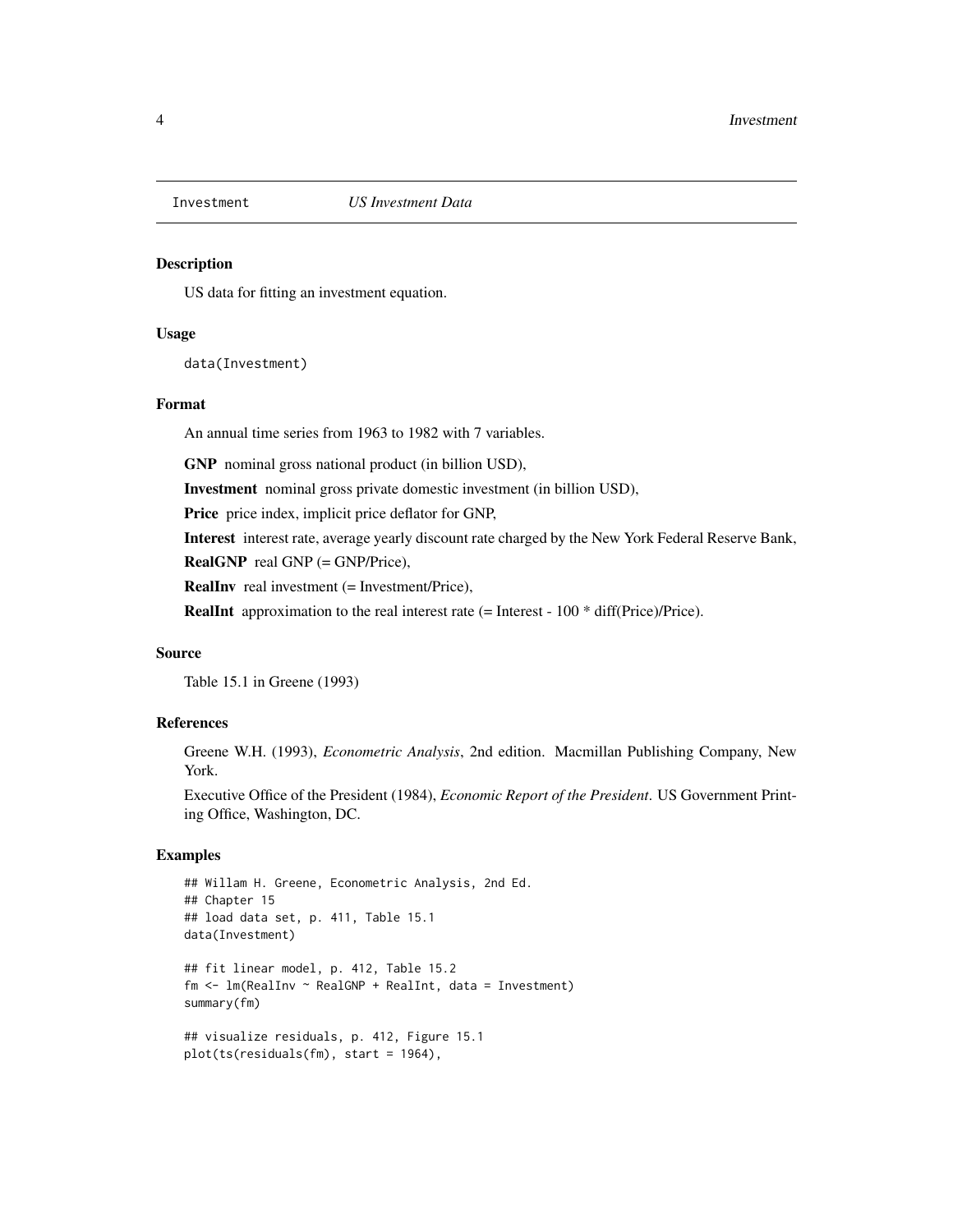#### <span id="page-4-0"></span>isoacf 5

```
type = "b", pch = 19, ylim = c(-35, 35), ylab = "Residuals")
sigma <- sqrt(sum(residuals(fm)^2)/fm$df.residual) ## maybe used df = 26 instead of 16 ??
abline(h = c(-2, 0, 2) * sigma, lty = 2)
if(require(lmtest)) {
## Newey-West covariances, Example 15.3
coeffest(fm, vcov = NeweyWest(fm, lag = 4))## Note, that the following is equivalent:
coeftest(fm, vcov = kernHAC(fm, kernel = "Bartlett", bw = 5, prewhite = FALSE, adjust = FALSE))
## Durbin-Watson test, p. 424, Example 15.4
dwtest(fm)
## Breusch-Godfrey test, p. 427, Example 15.6
bgtest(fm, order = 4)
}
## visualize fitted series
plot(Investment[, "RealInv"], type = "b", pch = 19, ylab = "Real investment")
lines(ts(fitted(fm), start = 1964), col = 4)## 3-d visualization of fitted model
if(require(scatterplot3d)) {
s3d <- scatterplot3d(Investment[,c(5,7,6)],
  type = nb'', angle = 65, scale.y = 1, pch = 16)
s3d$plane3d(fm, lty.box = "solid", col = 4)
}
```
#### <span id="page-4-1"></span>isoacf *Isotonic Autocorrelation Function*

# Description

Autocorrelation function (forced to be decreasing by isotonic regression).

# Usage

```
isoacf(x, lagmax = NULL, weave1 = FALSE)
```

| X      | numeric vector.                                                                                                                                                      |
|--------|----------------------------------------------------------------------------------------------------------------------------------------------------------------------|
| lagmax | numeric. The maximal lag of the autocorrelations.                                                                                                                    |
| weave1 | logical. If set to TRUE isoacf uses the acf. R and pava. blocks function from<br>the original weave package, otherwise R's own acf and isoreg functions are<br>used. |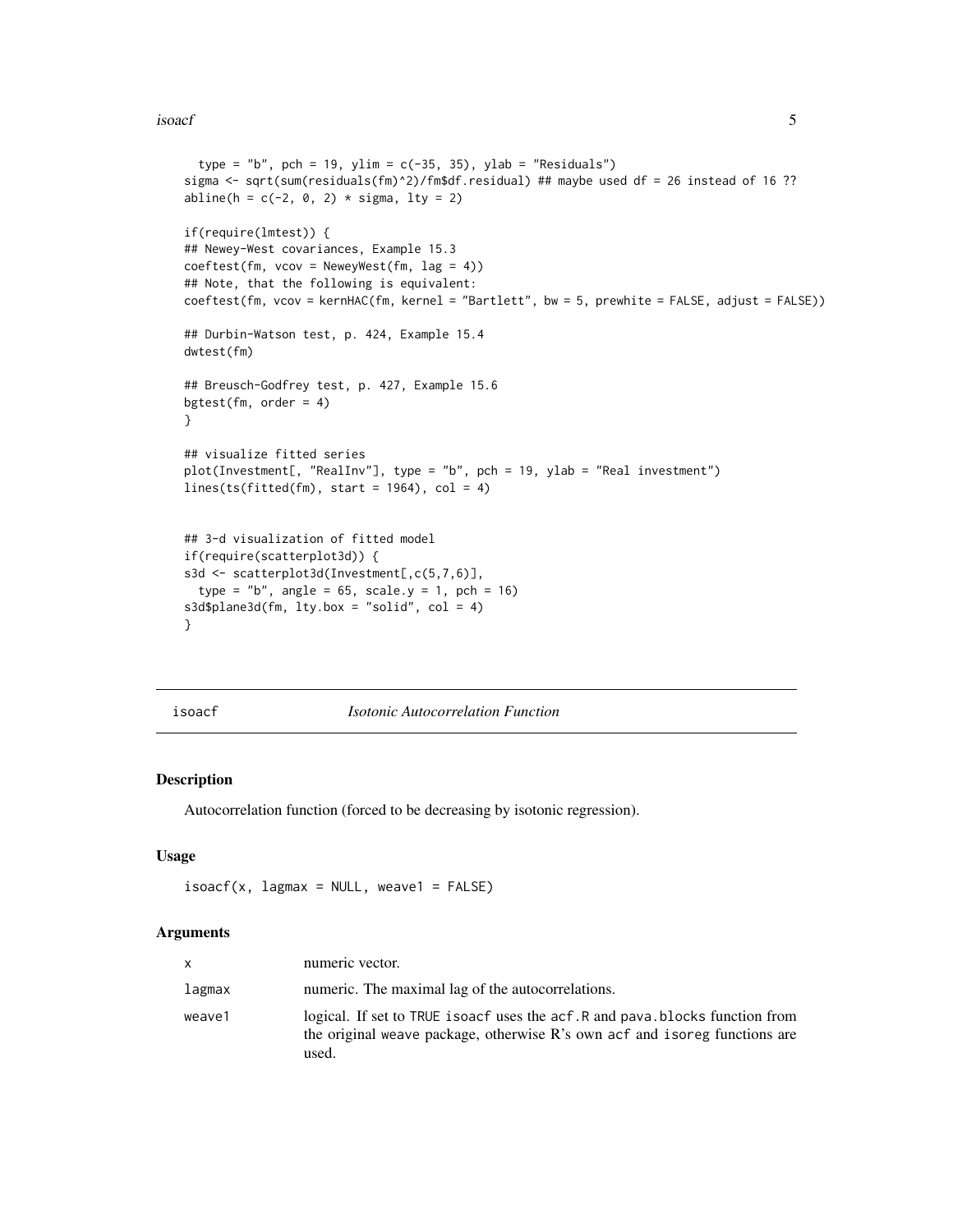<span id="page-5-0"></span>isoacf computes the autocorrelation function (ACF) of x enforcing the ACF to be decreasing by isotonic regression. See also Robertson et al. (1988).

# Value

isoacf returns a numeric vector containing the ACF.

### References

Lumley T & Heagerty P (1999), Weighted Empirical Adaptive Variance Estimators for Correlated Data Regression. *Journal of the Royal Statistical Society B*, 61, 459–477.

Robertson T, Wright FT, Dykstra RL (1988), *Order Restricted Statistical Inference*. New York. Wiley.

# See Also

[weave](#page-22-1), [weightsLumley](#page-22-2)

# Examples

```
x <- filter(rnorm(100), 0.9, "recursive")
isoacf(x)
acf(x, plot = FALSE)$acf
```
<span id="page-5-1"></span>kweights *Kernel Weights*

# Description

Kernel weights for kernel-based heteroskedasticity and autocorrelation consistent (HAC) covariance matrix estimators as introduced by Andrews (1991).

# Usage

```
kweights(x, kernel = c("Truncated", "Bartlett", "Parzen",
  "Tukey-Hanning", "Quadratic Spectral"), normalize = FALSE)
```

| $\mathsf{x}$ | numeric.                                                                                          |
|--------------|---------------------------------------------------------------------------------------------------|
| kernel       | a character specifying the kernel used. All kernels used are described in An-<br>drews $(1991)$ . |
| normalize    | logical. If set to TRUE the kernels are normalized as described in Andrews<br>$(1991)$ .          |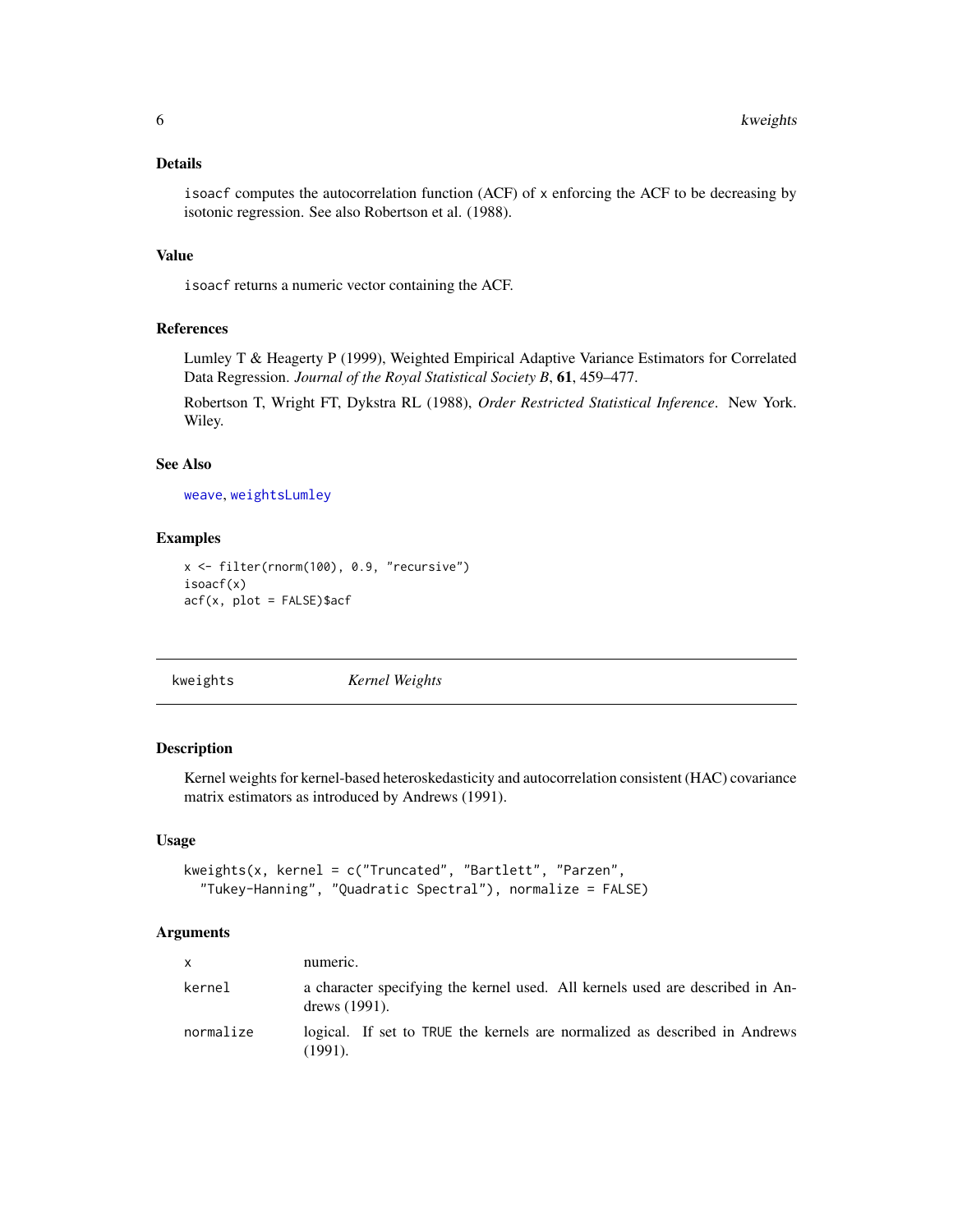#### <span id="page-6-0"></span>lrvar 77

# Value

Value of the kernel function at x.

### References

Andrews DWK (1991), Heteroskedasticity and Autocorrelation Consistent Covariance Matrix Estimation. *Econometrica*, 59, 817–858.

# See Also

[kernHAC](#page-19-1), [weightsAndrews](#page-19-2)

# Examples

```
curve(kweights(x, kernel = "Quadratic", normalize = TRUE),
     from = 0, to = 3.2, xlab = "x", ylab = "k(x)")
curve(kweights(x, kernel = "Bartlett", normalize = TRUE),
     from = 0, to = 3.2, col = 2, add = TRUE)
curve(kweights(x, kernel = "Parzen", normalize = TRUE),
     from = 0, to = 3.2, col = 3, add = TRUE)
curve(kweights(x, kernel = "Tukey", normalize = TRUE),
     from = 0, to = 3.2, col = 4, add = TRUE)
curve(kweights(x, kernel = "Truncated", normalize = TRUE),
     from = 0, to = 3.2, col = 5, add = TRUE)
```
lrvar *Long-Run Variance of the Mean*

#### Description

Convenience function for computing the long-run variance (matrix) of a (possibly multivariate) series of observations.

# Usage

 $lrvar(x, type = c("Andrews", "Newey-West"), prewhite = TRUE, adjust = TRUE, ...)$ 

| $\mathsf{x}$ | numeric vector, matrix, or time series.                                                                                                                                                           |
|--------------|---------------------------------------------------------------------------------------------------------------------------------------------------------------------------------------------------|
| type         | character specifying the type of estimator, i.e., whether kernHAC for the An-<br>drews quadratic spectral kernel HAC estimator is used or NeweyWest for the<br>Newey-West Bartlett HAC estimator. |
| prewhite     | logical or integer. Should the series be prewhitened? Passed to kernHAC or<br>NeweyWest.                                                                                                          |
| adjust       | logical. Should a finite sample adjustment be made? Passed to kernHAC or<br>NeweyWest.                                                                                                            |
| .            | further arguments passed on to kernHAC or NeweyWest.                                                                                                                                              |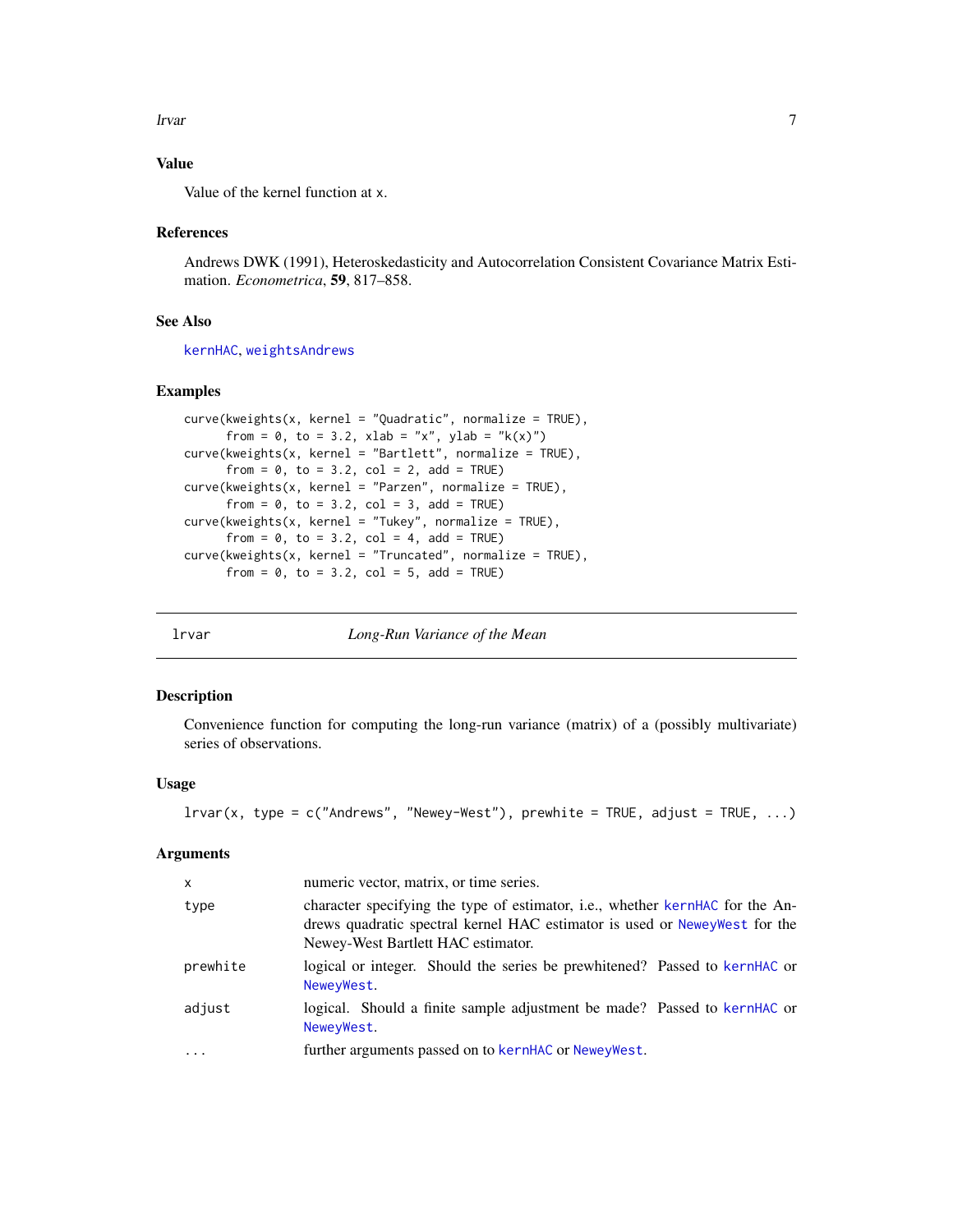<span id="page-7-0"></span>lrvar is a simple wrapper function for computing the long-run variance (matrix) of a (possibly multivariate) series x. First, this simply fits a linear regression model  $x \sim 1$  by [lm](#page-0-0). Second, the corresponding variance of the mean(s) is estimated either by [kernHAC](#page-19-1) (Andrews quadratic spectral kernel HAC estimator) or by [NeweyWest](#page-9-1) (Newey-West Bartlett HAC estimator).

#### Value

For a univariate series x a scalar variance is computed. For a multivariate series x the covariance matrix is computed.

# See Also

[kernHAC](#page-19-1), [NeweyWest](#page-9-1), [vcovHAC](#page-14-1)

### Examples

```
set.seed(1)
## iid series (with variance of mean 1/n)
## and Andrews kernel HAC (with prewhitening)
x < - rnorm(100)
lrvar(x)
## analogous multivariate case with Newey-West estimator (without prewhitening)
y \leftarrow \text{matrix}(rnorm(200), ncol = 2)lrvar(y, type = "Newey-West", prewhite = FALSE)## AR(1) series with autocorrelation 0.9
z \le filter(rnorm(100), 0.9, method = "recursive")
lrvar(z)
```
<span id="page-7-1"></span>meat *A Simple Meat Matrix Estimator*

# Description

Estimating the variance of the estimating functions of a regression model by cross products of the empirical estimating functions.

#### Usage

 $meat(x, adjust = FALSE, ...)$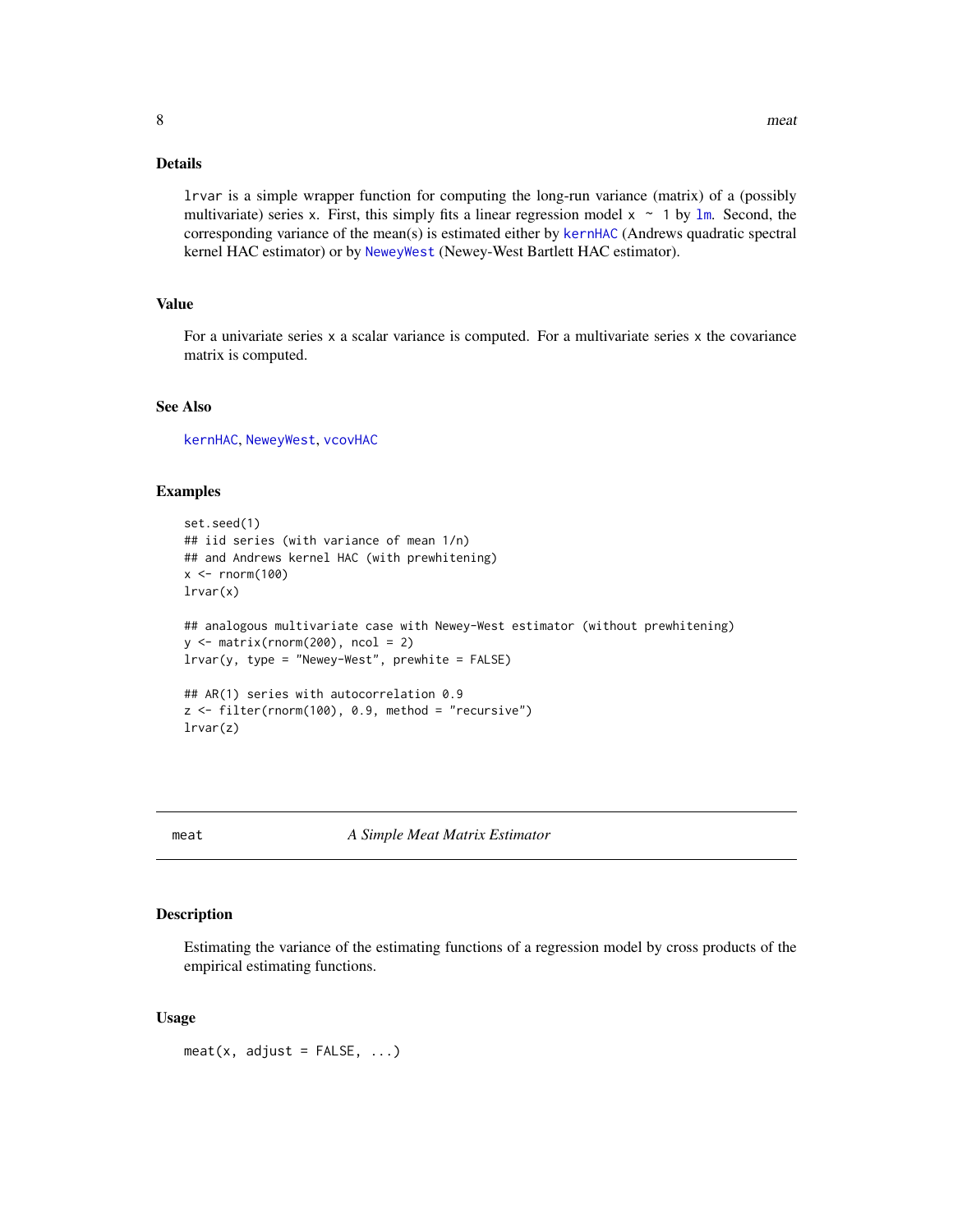#### <span id="page-8-0"></span> $\mathbf{m}$  meat  $\mathbf{9}$

# Arguments

| a fitted model object.                                                                       |
|----------------------------------------------------------------------------------------------|
| logical. Should a finite sample adjustment be made? This amounts to multipli-<br>cation with |
| $n/(n-k)$                                                                                    |
| where                                                                                        |
| $\boldsymbol{n}$                                                                             |
| is the number of observations and                                                            |
| $\boldsymbol{k}$                                                                             |
| the number of estimated parameters.                                                          |
| arguments passed to the est fun function.                                                    |
|                                                                                              |

# Details

For some theoretical background along with implementation details see Zeileis (2006).

# Value

A

 $k \times k$ 

matrix corresponding containing the scaled cross products of the empirical estimating functions.

# References

Zeileis A (2006), Object-Oriented Computation of Sandwich Estimators. *Journal of Statistical Software*, 16(9), 1–16. URL <http://www.jstatsoft.org/v16/i09/>.

# See Also

[sandwich](#page-12-1), [bread](#page-1-1), [estfun](#page-2-1)

```
x \le -\sin(1:10)y <- rnorm(10)
fm <- lm(y ~\sim~ x)
meat(fm)
meatHC(fm, type = "HC")
meatHAC(fm)
```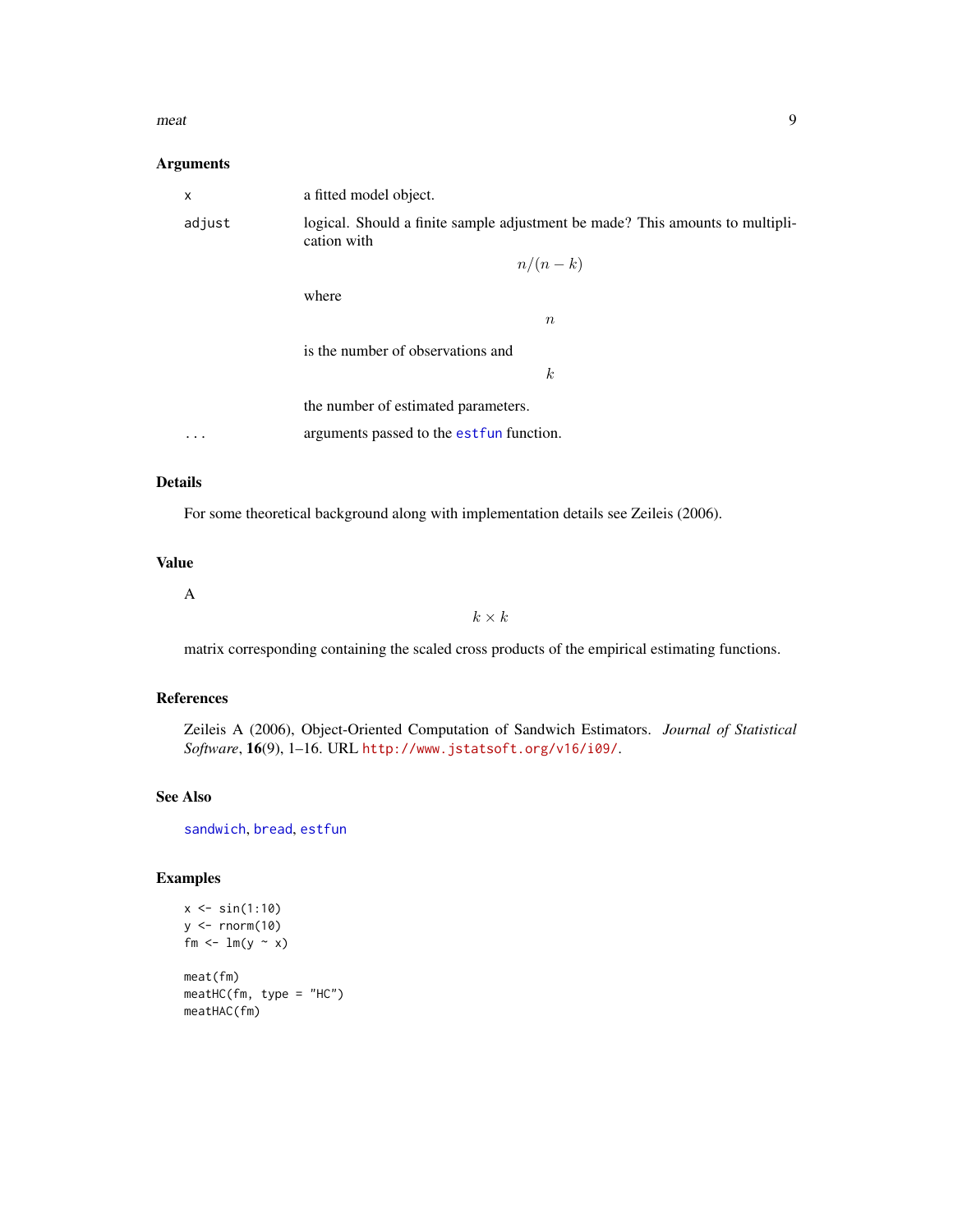<span id="page-9-1"></span><span id="page-9-0"></span>

#### Description

A set of functions implementing the Newey & West (1987, 1994) heteroskedasticity and autocorrelation consistent (HAC) covariance matrix estimators.

# Usage

```
NeweyWest(x, lag = NULL, order.by = NULL, prewhite = TRUE, adjust = FALSE,
 diagnostics = FALSE, sandwich = TRUE, ar.method = "ols", data = list(),
  verbose = FALSE)
```

```
bwNeweyWest(x, order.by = NULL, kernel = c("Bartlett", "Parzen",
  "Quadratic Spectral", "Truncated", "Tukey-Hanning"), weights = NULL,
 prewhite = 1, ar.method = "ols", data = list(), ...)
```

| X           | a fitted model object.                                                                                                                                                                                                                                 |
|-------------|--------------------------------------------------------------------------------------------------------------------------------------------------------------------------------------------------------------------------------------------------------|
| lag         | integer specifying the maximum lag with positive weight for the Newey-West<br>estimator. If set to NULL floor (bwNeweyWest $(x, \ldots)$ ) is used.                                                                                                    |
| order.by    | Either a vector z or a formula with a single explanatory variable like $\sim$ z. The<br>observations in the model are ordered by the size of z. If set to NULL (the default)<br>the observations are assumed to be ordered (e.g., a time series).      |
| prewhite    | logical or integer. Should the estimating functions be prewhitened? If TRUE<br>or greater than 0 a VAR model of order as. integer (prewhite) is fitted via<br>ar with method "ols" and demean = FALSE. The default is to use $VAR(1)$<br>prewhitening. |
| kernel      | a character specifying the kernel used. All kernels used are described in An-<br>drews (1991). bwNeweyWest can only compute bandwidths for "Bartlett",<br>"Parzen" and "Quadratic Spectral".                                                           |
| adjust      | logical. Should a finite sample adjustment be made? This amounts to multipli-<br>cation with $n/(n-k)$ where <i>n</i> is the number of observations and <i>k</i> the number<br>of estimated parameters.                                                |
| diagnostics | logical. Should additional model diagnostics be returned? See vcovHAC for<br>details.                                                                                                                                                                  |
| sandwich    | logical. Should the sandwich estimator be computed? If set to FALSE only the<br>middle matrix is returned.                                                                                                                                             |
| ar.method   | character. The method argument passed to ar for prewhitening (only, not for<br>bandwidth selection).                                                                                                                                                   |
| data        | an optional data frame containing the variables in the order by model. By<br>default the variables are taken from the environment which the function is called<br>from.                                                                                |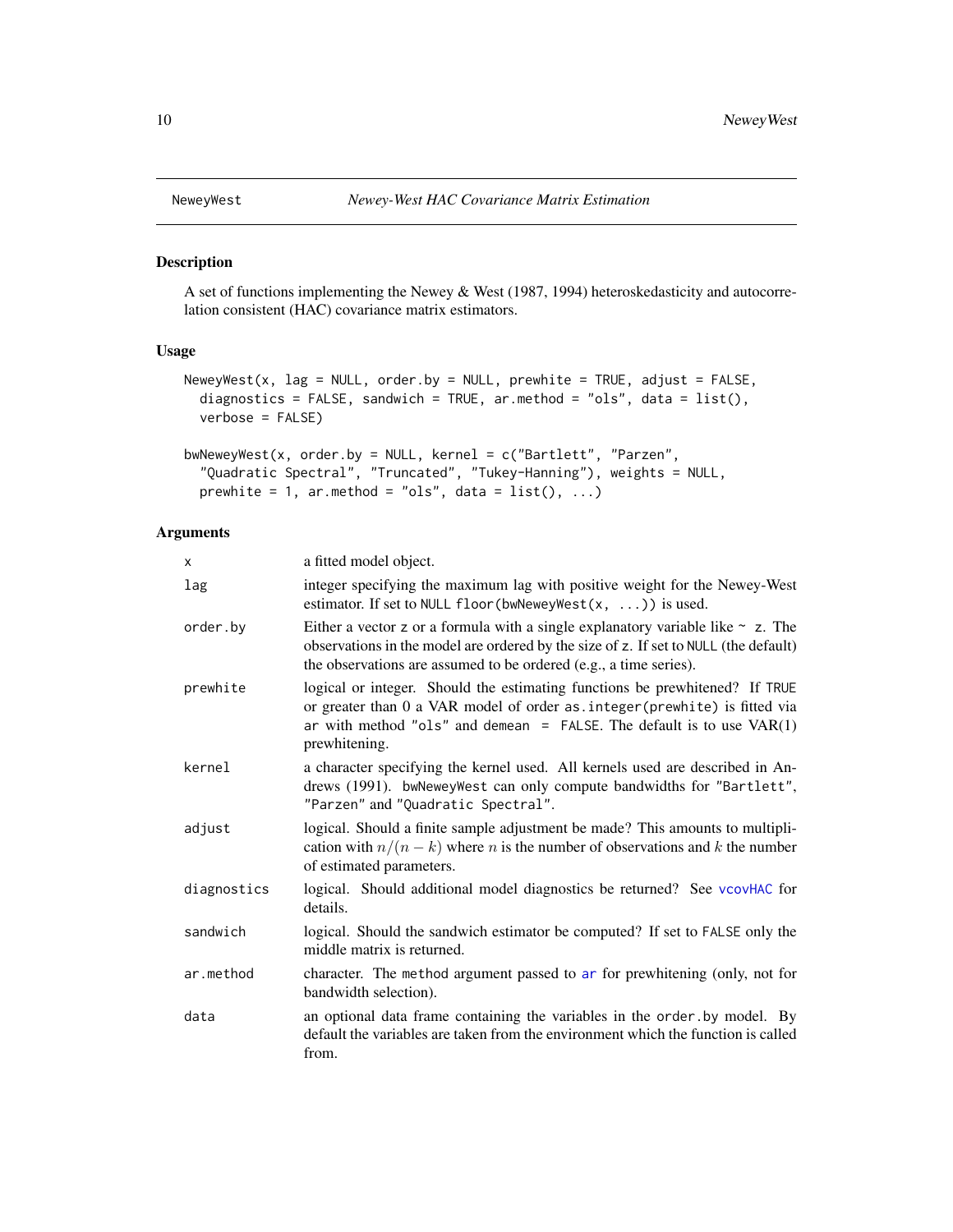<span id="page-10-0"></span>

| verbose  | logical. Should the lag truncation parameter used be printed?                                                                                                                                                                               |
|----------|---------------------------------------------------------------------------------------------------------------------------------------------------------------------------------------------------------------------------------------------|
| weights  | numeric. A vector of weights used for weighting the estimated coefficients of<br>the approximation model (as specified by approx). By default all weights are 1<br>except that for the intercept term (if there is more than one variable). |
| $\cdots$ | currently not used.                                                                                                                                                                                                                         |

NeweyWest is a convenience interface to [vcovHAC](#page-14-1) using Bartlett kernel weights as described in Newey & West (1987, 1994). The automatic bandwidth selection procedure described in Newey & West (1994) is used as the default and can also be supplied to kernHAC for the Parzen and quadratic spectral kernel. It is implemented in bwNeweyWest which does not truncate its results - if the results for the Parzen and Bartlett kernels should be truncated, this has to be applied afterwards. For Bartlett weights this is implemented in NeweyWest.

To obtain the estimator described in Newey & West (1987), prewhitening has to be suppressed.

#### Value

NeweyWest returns the same type of object as [vcovHAC](#page-14-1) which is typically just the covariance matrix.

bwNeweyWest returns the selected bandwidth parameter.

#### References

Andrews DWK (1991), Heteroskedasticity and Autocorrelation Consistent Covariance Matrix Estimation. *Econometrica*, 59, 817–858.

Newey WK & West KD (1987), A Simple, Positive Semi-Definite, Heteroskedasticity and Autocorrelation Consistent Covariance Matrix. *Econometrica*, 55, 703–708.

Newey WK & West KD (1994), Automatic Lag Selection in Covariance Matrix Estimation. *Review of Economic Studies*, 61, 631–653.

Zeileis A (2004), Econometric Computing with HC and HAC Covariance Matrix Estimators. *Journal of Statistical Software*, 11(10), 1–17. URL <http://www.jstatsoft.org/v11/i10/>.

#### See Also

[vcovHAC](#page-14-1), [weightsAndrews](#page-19-2), [kernHAC](#page-19-1)

```
## fit investment equation
data(Investment)
fm \leq Im(RealInv \sim RealGNP + RealInt, data = Investment)## Newey & West (1994) compute this type of estimator
NeweyWest(fm)
## The Newey & West (1987) estimator requires specification
## of the lag and suppression of prewhitening
NeweyWest(fm, lag = 4, prewhite = FALSE)
```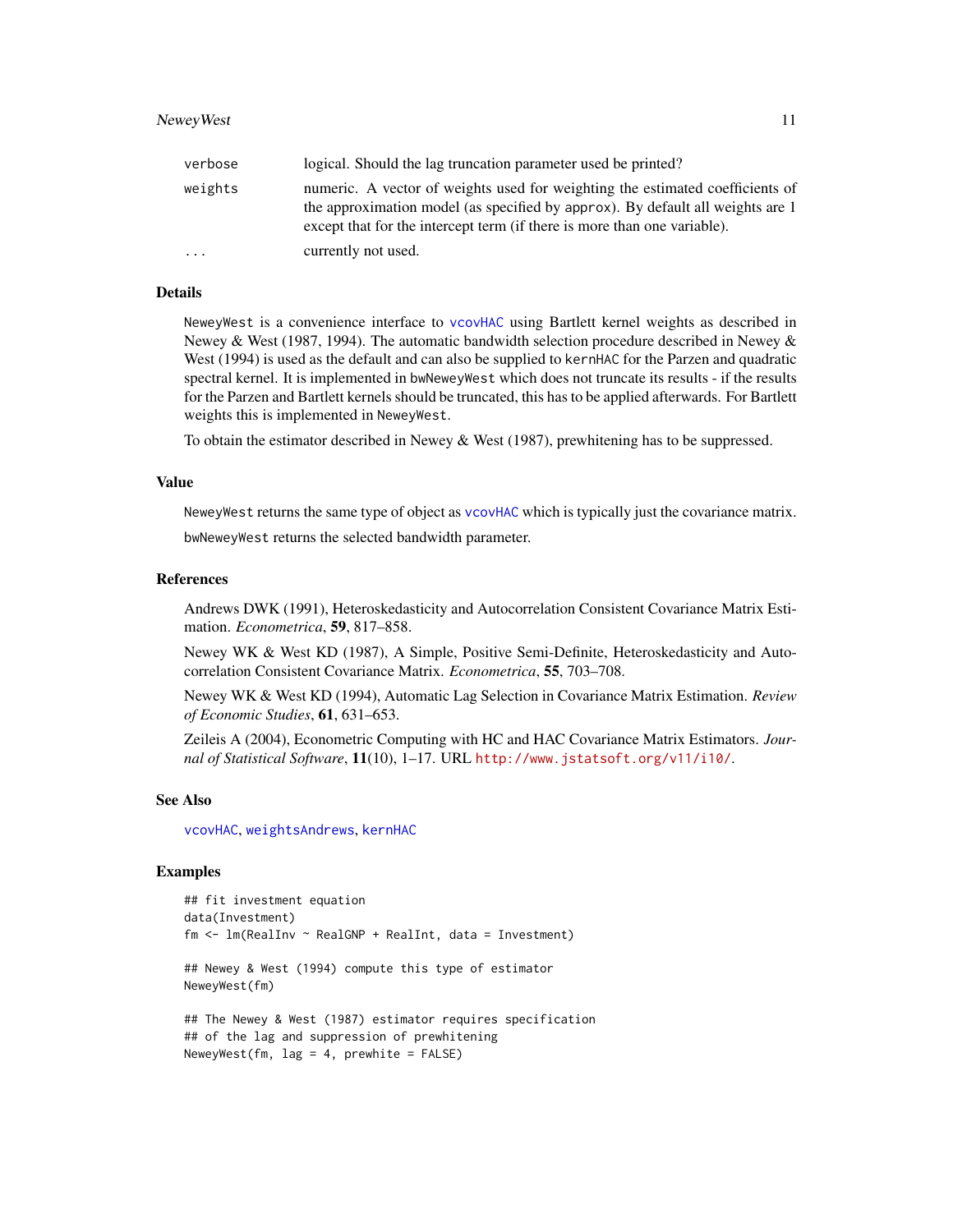```
## bwNeweyWest() can also be passed to kernHAC(), e.g.
## for the quadratic spectral kernel
kernHAC(fm, bw = bwNeweyWest)
```
PublicSchools *US Expenditures for Public Schools*

#### Description

Per capita expenditure on public schools and per capita income by state in 1979.

# Usage

```
data(PublicSchools)
```
#### Format

A data frame containing 51 observations of 2 variables.

Expenditure per capita expenditure on public schools,

Income per capita income.

# Source

Table 14.1 in Greene (1993)

# References

Cribari-Neto F. (2004), Asymptotic Inference Under Heteroskedasticity of Unknown Form, *Computational Statistics \& Data Analysis*, 45, 215-233.

Greene W.H. (1993), *Econometric Analysis*, 2nd edition. Macmillan Publishing Company, New York.

US Department of Commerce (1979), *Statistical Abstract of the United States*. US Government Printing Office, Washington, DC.

```
## Willam H. Greene, Econometric Analysis, 2nd Ed.
## Chapter 14
## load data set, p. 385, Table 14.1
data(PublicSchools)
## omit NA in Wisconsin and scale income
ps <- na.omit(PublicSchools)
ps$Income <- ps$Income * 0.0001
## fit quadratic regression, p. 385, Table 14.2
```
<span id="page-11-0"></span>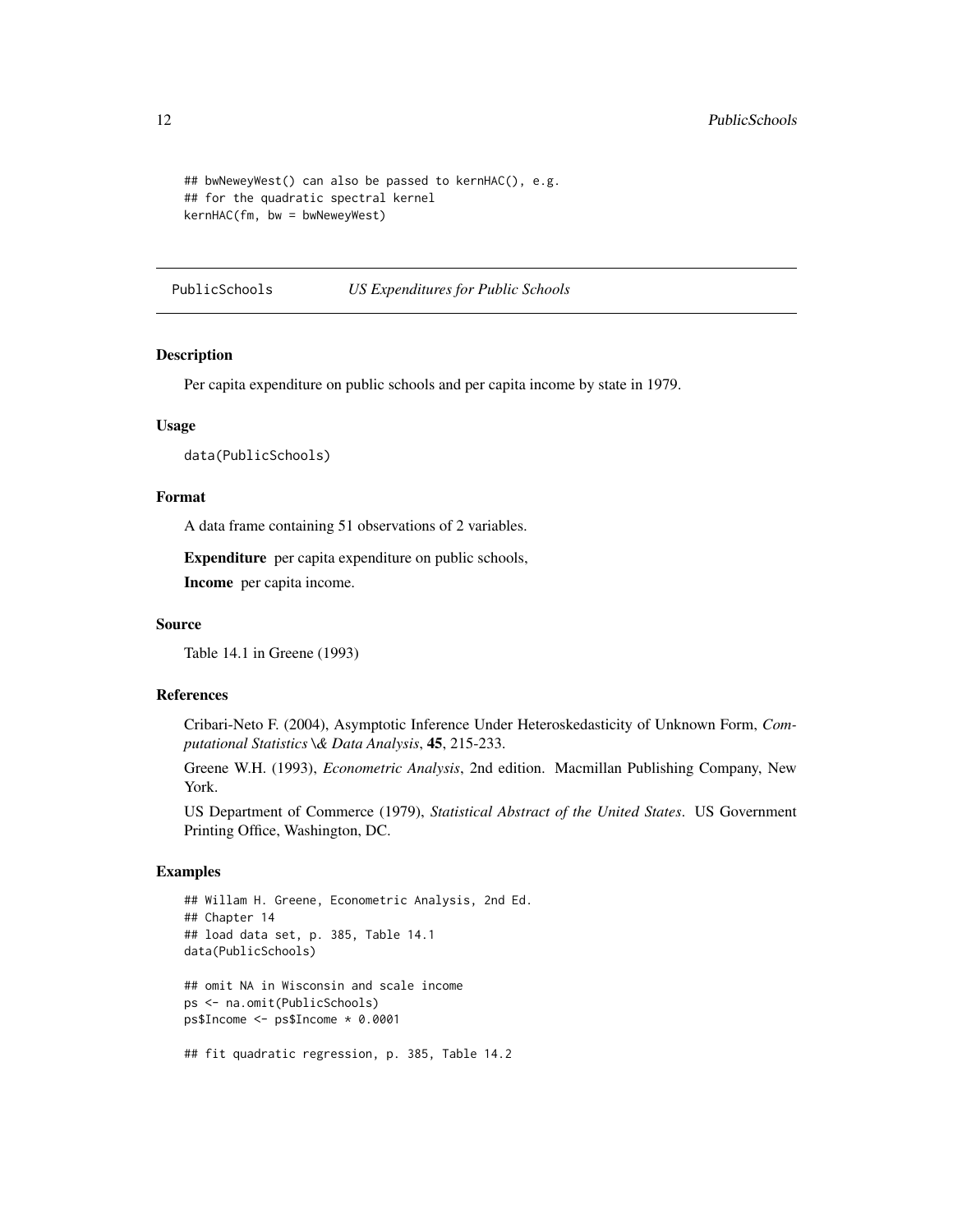#### <span id="page-12-0"></span>sandwich the contract of the contract of the contract of the contract of the contract of the contract of the contract of the contract of the contract of the contract of the contract of the contract of the contract of the c

```
fmq \leq lm(Expenditure \sim Income + I(Income^2), data = ps)
summary(fmq)
## compare standard and HC0 standard errors
## p. 391, Table 14.3
library(sandwich)
coef(fmq)
sqrt(diag(vcovHC(fmq, type = "const")))
sqrt(diag(vcovHC(fmq, type = "HC0")))
if(require(lmtest)) {
## compare t ratio
coeffest(fmq, vcov = vcovHC(fmq, type = "HCO"))## White test, p. 393, Example 14.5
wt \leq lm(residuals(fmq)^2 ~ poly(Income, 4), data = ps)
wt.stat <- summary(wt)$r.squared * nrow(ps)
c(wt.stat, \text{pchisq}(wt.stat, df = 3, \text{lower} = FALSE))## Bresch-Pagan test, p. 395, Example 14.7
bptest(fmq, studentize = FALSE)
bptest(fmq)
## Francisco Cribari-Neto, Asymptotic Inference, CSDA 45
## quasi z-tests, p. 229, Table 8
## with Alaska
coeffest(fmq, df = Inf)[3, 4]coeftest(fmq, df = Inf, vcov = vcovHC(fmq, type = "HC0"))[3,4]
coeffest(fmq, df = Inf, vcov = vcovHC(fmq, type = "HC3"))[3,4]coeffest(fmq, df = Inf, vcov = vcovHC(fmq, type = "HC4"))[3,4]## without Alaska (observation 2)
fmq1 <- lm(Expenditure \sim Income + I(Income^2), data = ps[-2,])
coeffest(fmq1, df = Inf)[3, 4]coeffest(fmq1, df = Inf, vcov = vcovHC(fmq1, type = "HCO"))[3,4]coeffest(fmq1, df = Inf, vcov = vcovHC(fmq1, type = "HC3"))[3,4]coeffest(fmq1, df = Inf, vcov = vcovHC(fmq1, type = "HC4"))[3, 4]}
## visualization, p. 230, Figure 1
plot(Expenditure ~ Income, data = ps,xlab = "per capita income",
  ylab = "per capita spending on public schools")
inc \leq seq(0.5, 1.2, by = 0.001)
lines(inc, predict(fmq, data.frame(Income = inc)), col = 4)
fml \leq lm(Expenditure \sim Income, data = ps)
abline(fml)
text(ps[2,2], ps[2,1], rownames(ps)[2], pos = 2)
```
<span id="page-12-1"></span>sandwich *Making Sandwiches with Bread and Meat*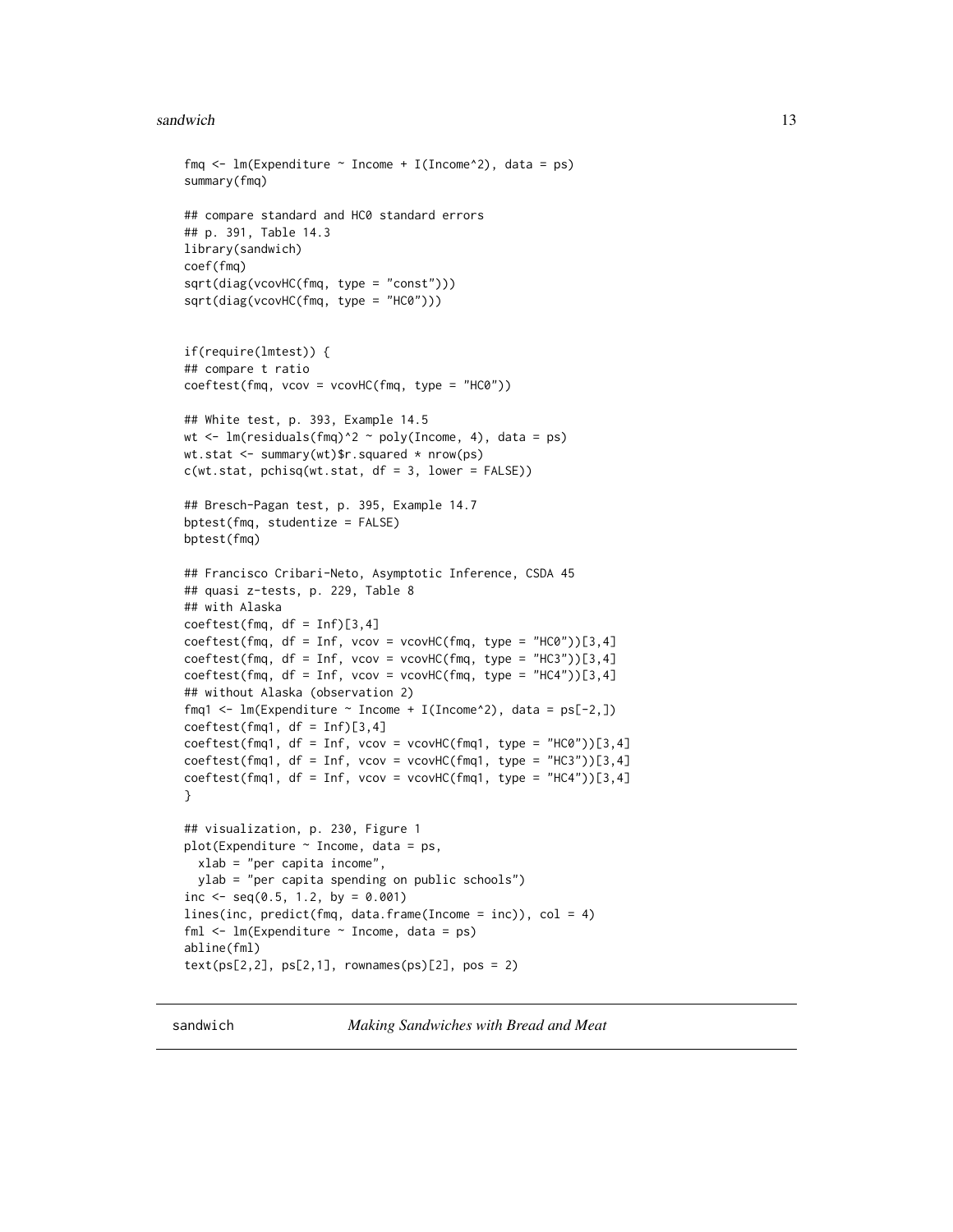#### <span id="page-13-0"></span>Description

Constructing sandwich covariance matrix estimators by multiplying bread and meat matrices.

# Usage

sandwich(x, bread. = bread, meat. = meat,  $\ldots$ )

# Arguments

| X        | a fitted model object.                                                           |
|----------|----------------------------------------------------------------------------------|
| bread.   | either a bread matrix or a function for computing this via bread. $(x)$ .        |
| meat.    | either a bread matrix or a function for computing this via meat. $(x, \ldots)$ . |
| $\cdots$ | arguments passed to the meat function.                                           |

# Details

sandwich is a simple convenience function that takes a bread matrix (i.e., estimator of the expectation of the negative derivative of the estimating functions) and a meat matrix (i.e., estimator of the variance of the estimating functions) and multiplies them to a sandwich with meat between two slices of bread. By default [bread](#page-1-1) and [meat](#page-7-1) are called.

Some theoretical background along with implementation details is given in Zeileis (2006).

# Value

A matrix containing the sandwich covariance matrix estimate. Typically, this should be an  $k \times k$ matrix corresponding to  $k$  parameters.

#### References

Zeileis A (2006), Object-Oriented Computation of Sandwich Estimators. *Journal of Statistical Software*, 16(9), 1–16. URL <http://www.jstatsoft.org/v16/i09/>.

#### See Also

[bread](#page-1-1), [meat](#page-7-1), [meatHC](#page-16-1), [meatHAC](#page-14-2)

```
x \le -\sin(1:10)y \leftarrow \text{norm}(10)fm <- lm(y - x)sandwich(fm)
vcovHC(fm, type = "HC")
```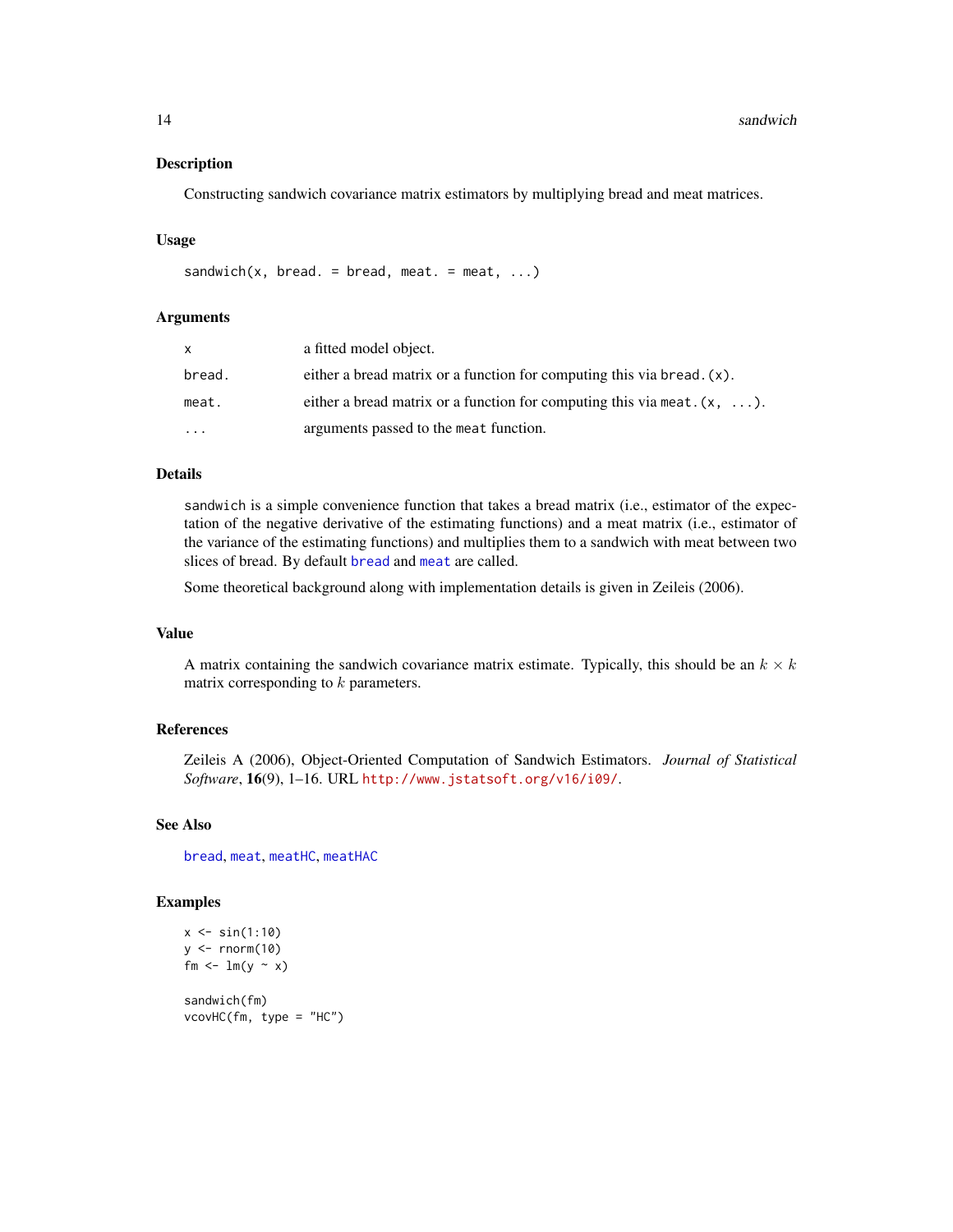<span id="page-14-1"></span><span id="page-14-0"></span>

# <span id="page-14-2"></span>Description

Heteroskedasticity and autocorrelation consistent (HAC) estimation of the covariance matrix of the coefficient estimates in a (generalized) linear regression model.

#### Usage

```
vcovHAC(x, ...)
## Default S3 method:
vcovHAC(x, order.by = NULL, prewhite = FALSE, weights = weightsAndrews,
  adjust = TRUE, diagnostics = FALSE, sandwich = TRUE, ar.method = "ols",
 data = list(), ...)meathAC(x, order.by = NULL, prewhite = FALSE, weights = weightsAndrews,
  adjust = TRUE, diagnostics = FALSE, ar.method = "ols", data = list())
```

| x           | a fitted model object.                                                                                                                                                                                                                            |
|-------------|---------------------------------------------------------------------------------------------------------------------------------------------------------------------------------------------------------------------------------------------------|
| order.by    | Either a vector z or a formula with a single explanatory variable like $\sim$ z. The<br>observations in the model are ordered by the size of z. If set to NULL (the default)<br>the observations are assumed to be ordered (e.g., a time series). |
| prewhite    | logical or integer. Should the estimating functions be prewhitened? If TRUE or<br>greater than 0 a VAR model of order as . integer (prewhite) is fitted via ar<br>with method " $ols$ " and demean = FALSE.                                       |
| weights     | Either a vector of weights for the autocovariances or a function to compute these<br>weights based on x, order.by, prewhite, ar.method and data. If weights is<br>a function it has to take these arguments. See also details.                    |
| adjust      | logical. Should a finite sample adjustment be made? This amounts to multipli-<br>cation with $n/(n-k)$ where <i>n</i> is the number of observations and <i>k</i> the number<br>of estimated parameters.                                           |
| diagnostics | logical. Should additional model diagnostics be returned? See below for details.                                                                                                                                                                  |
| sandwich    | logical. Should the sandwich estimator be computed? If set to FALSE only the<br>meat matrix is returned.                                                                                                                                          |
| ar.method   | character. The method argument passed to ar for prewhitening.                                                                                                                                                                                     |
| data        | an optional data frame containing the variables in the order by model. By<br>default the variables are taken from the environment which vcovHAC is called<br>from.                                                                                |
| $\cdots$    | arguments passed to sandwich.                                                                                                                                                                                                                     |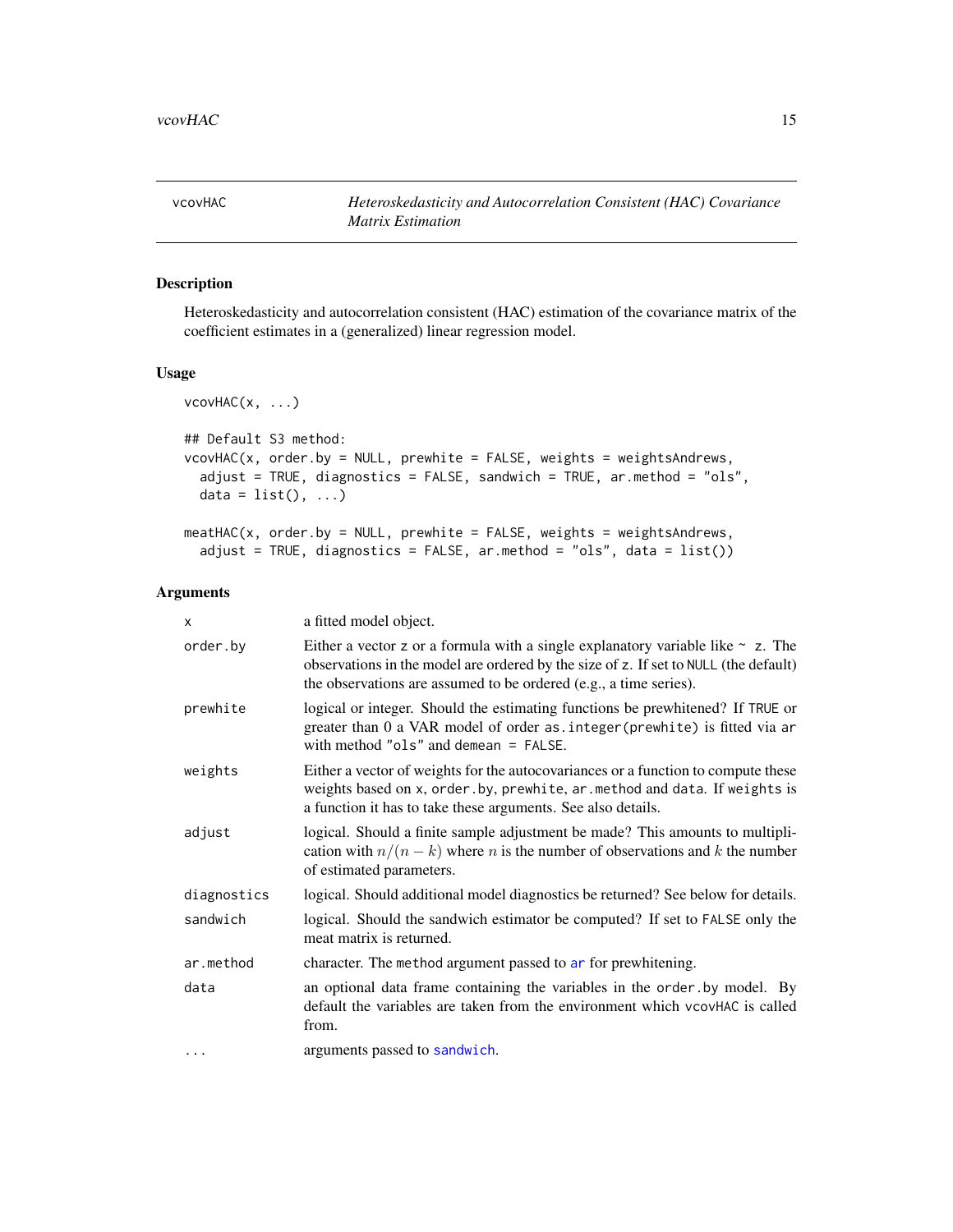<span id="page-15-0"></span>The function meatHAC is the real work horse for estimating the meat of HAC sandwich estimators – the default vcovHAC method is a wrapper calling [sandwich](#page-12-1) and [bread](#page-1-1). See Zeileis (2006) for more implementation details. The theoretical background, exemplified for the linear regression model, is described in Zeileis (2004).

Both functions construct weighted information sandwich variance estimators for parametric models fitted to time series data. These are basically constructed from weighted sums of autocovariances of the estimating functions (as extracted by [estfun](#page-2-1)). The crucial step is the specification of weights: the user can either supply vcovHAC with some vector of weights or with a function that computes these weights adaptively (based on the arguments x, order.by, prewhite and data). Two functions for adaptively choosing weights are implemented in [weightsAndrews](#page-19-2) implementing the results of Andrews (1991) and in [weightsLumley](#page-22-2) implementing the results of Lumley (1999). The functions [kernHAC](#page-19-1) and [weave](#page-22-1) respectively are to more convenient interfaces for vcovHAC with these functions.

Prewhitening based on VAR approximations is described as suggested in Andrews & Monahan (1992).

The covariance matrix estimators have been improved by the addition of a bias correction and an approximate denominator degrees of freedom for test and confidence interval construction. See Lumley & Heagerty (1999) for details.

#### Value

A matrix containing the covariance matrix estimate. If diagnostics was set to TRUE this has an attribute "diagnostics" which is a list with

bias.correction

|    | multiplicative bias correction             |
|----|--------------------------------------------|
| df | Approximate denominator degrees of freedom |

#### References

Andrews DWK (1991), Heteroskedasticity and Autocorrelation Consistent Covariance Matrix Estimation. *Econometrica*, 59, 817–858.

Andrews DWK & Monahan JC (1992), An Improved Heteroskedasticity and Autocorrelation Consistent Covariance Matrix Estimator. *Econometrica*, 60, 953–966.

Lumley T & Heagerty P (1999), Weighted Empirical Adaptive Variance Estimators for Correlated Data Regression. *Journal of the Royal Statistical Society B*, 61, 459–477.

Newey WK & West KD (1987), A Simple, Positive Semi-Definite, Heteroskedasticity and Autocorrelation Consistent Covariance Matrix. *Econometrica*, 55, 703–708.

Zeileis A (2004), Econometric Computing with HC and HAC Covariance Matrix Estimators. *Journal of Statistical Software*, 11(10), 1–17. URL <http://www.jstatsoft.org/v11/i10/>.

Zeileis A (2006), Object-Oriented Computation of Sandwich Estimators. *Journal of Statistical Software*, 16(9), 1–16. URL <http://www.jstatsoft.org/v16/i09/>.

## See Also

[weightsLumley](#page-22-2), [weightsAndrews](#page-19-2), [weave](#page-22-1), [kernHAC](#page-19-1)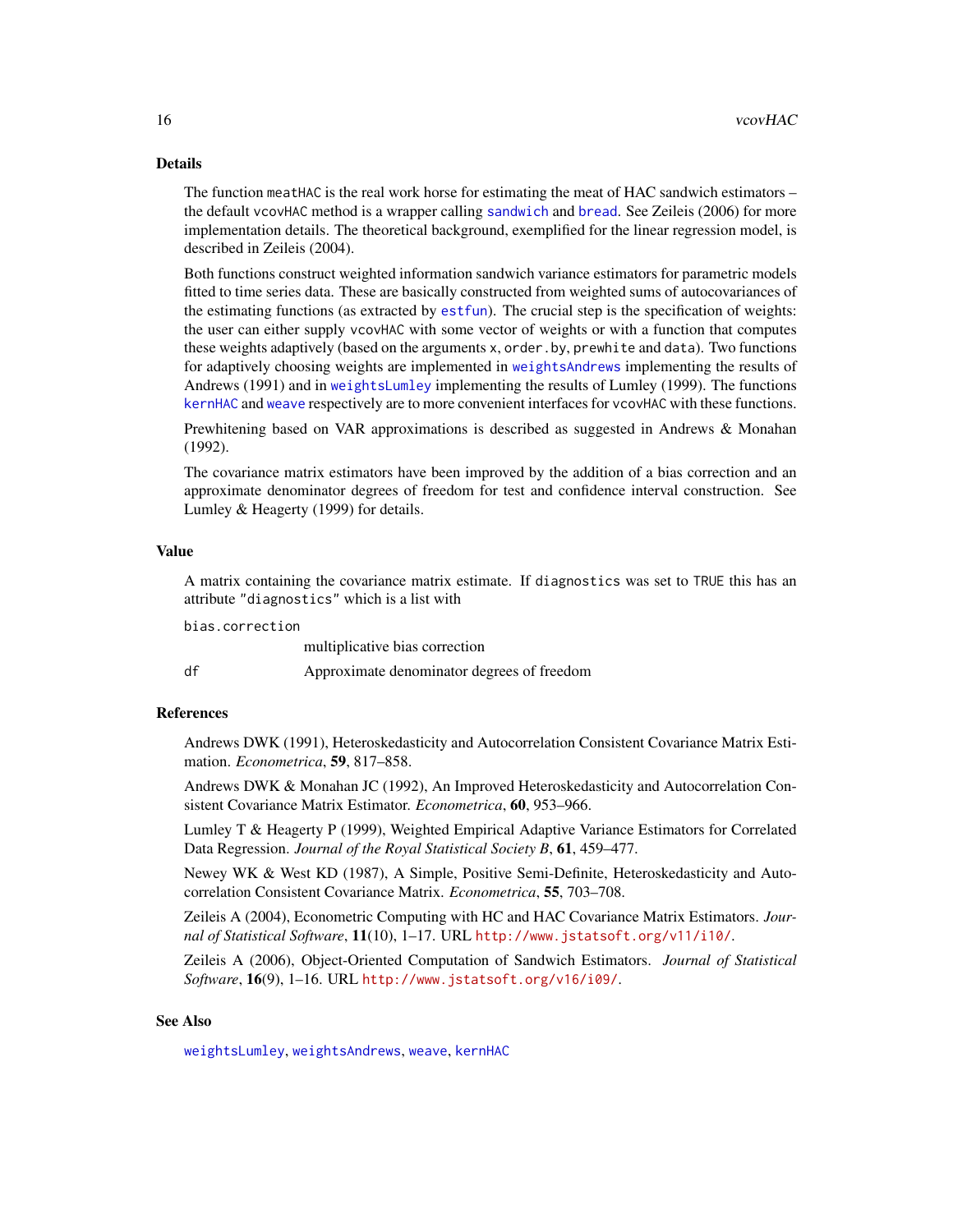#### <span id="page-16-0"></span>vcovHC 17

#### Examples

```
x \le -\sin(1:100)y \le -1 + x + \text{rnorm}(100)fm \leftarrow lm(y \sim x)
vcovHAC(fm)
vcov(fm)
```
vcovHC *Heteroskedasticity-Consistent Covariance Matrix Estimation*

# <span id="page-16-1"></span>Description

Heteroskedasticity-consistent estimation of the covariance matrix of the coefficient estimates in regression models.

# Usage

```
vcovHC(x, \ldots)## Default S3 method:
vcovHC(x,
  type = c("HC3", "const", "HC", "HC0", "HC1", "HC2", "HC4", "HC4m", "HC5"),
  omega = NULL, sandwich = TRUE, ...)
meatHC(x, type = , omega = NULL)
```
#### Arguments

| X         | a fitted model object.                                                                                                                                                                                                          |
|-----------|---------------------------------------------------------------------------------------------------------------------------------------------------------------------------------------------------------------------------------|
| type      | a character string specifying the estimation type. For details see below.                                                                                                                                                       |
| omega     | a vector or a function depending on the arguments residuals (the working<br>residuals of the model), diaghat (the diagonal of the corresponding hat matrix)<br>and df (the residual degrees of freedom). For details see below. |
| sandwich  | logical. Should the sandwich estimator be computed? If set to FALSE only the<br>meat matrix is returned.                                                                                                                        |
| $\ddotsc$ | arguments passed to sandwich.                                                                                                                                                                                                   |

# Details

The function meatHC is the real work horse for estimating the meat of HC sandwich estimators – the default vcovHC method is a wrapper calling [sandwich](#page-12-1) and [bread](#page-1-1). See Zeileis (2006) for more implementation details. The theoretical background, exemplified for the linear regression model, is described below and in Zeileis (2004). Analogous formulas are employed for other types of models.

When type = "const" constant variances are assumed and and vcovHC gives the usual estimate of the covariance matrix of the coefficient estimates: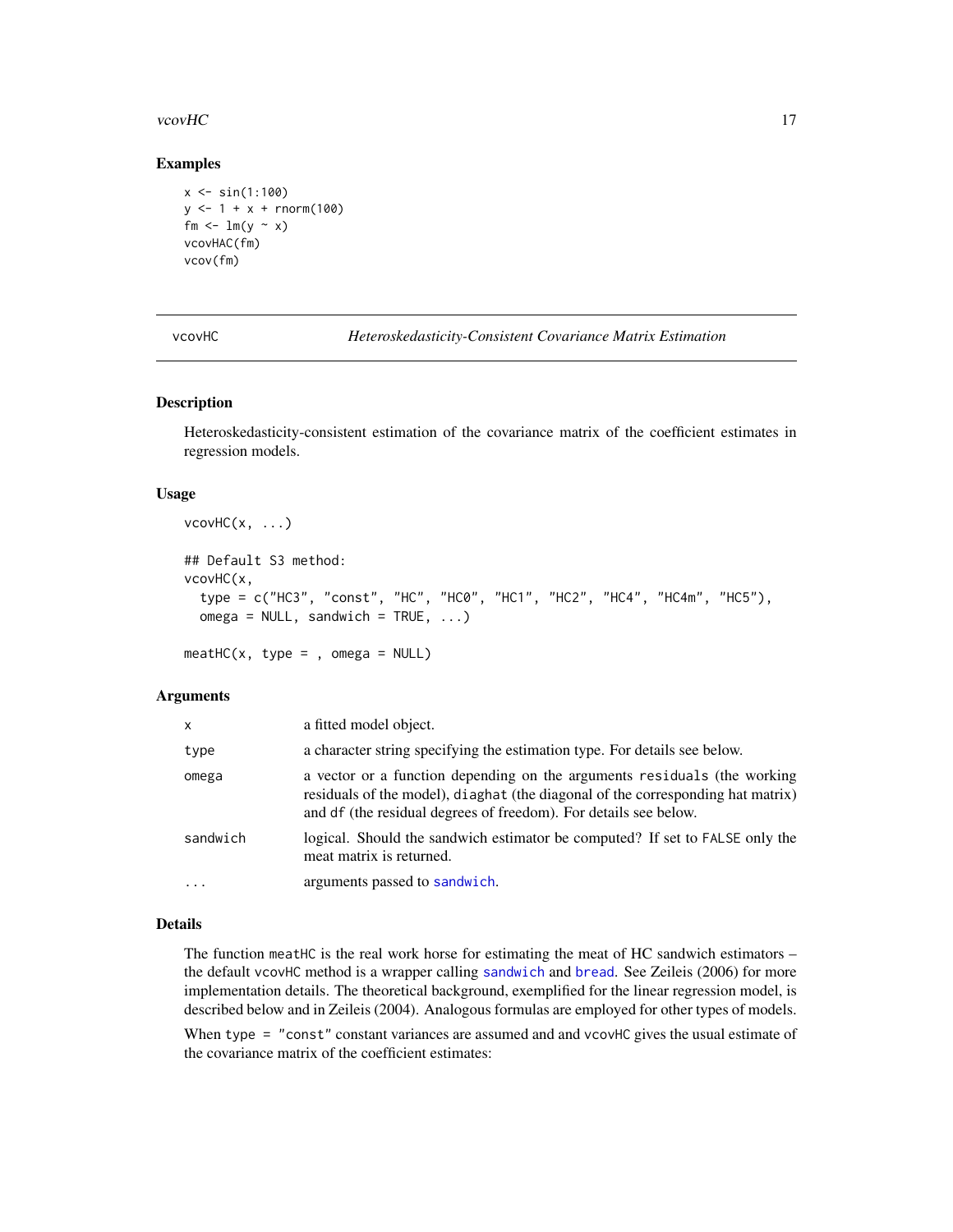$\hat{\sigma}^2 (X^{\top} X)^{-1}$ 

All other methods do not assume constant variances and are suitable in case of heteroskedasticity. "HC" (or equivalently "HC0") gives White's estimator, the other estimators are refinements of this. They are all of form

$$
(X^{\top}X)^{-1}X^{\top}\Omega X(X^{\top}X)^{-1}
$$

and differ in the choice of Omega. This is in all cases a diagonal matrix whose elements can be either supplied as a vector omega or as a a function omega of the residuals, the diagonal elements of the hat matrix and the residual degrees of freedom. For White's estimator

omega <- function(residuals, diaghat, df) residuals^2

Instead of specifying the diagonal omega or a function for estimating it, the type argument can be used to specify the HC0 to HC5 estimators. If omega is used, type is ignored.

Long \& Ervin (2000) conduct a simulation study of HC estimators (HC0 to HC3) in the linear regression model, recommending to use HC3 which is thus the default in vcovHC. Cribari-Neto (2004), Cribari-Neto, Souza, \& Vasconcellos (2007), and Cribari-Neto \& Da Silva (2011), respectively, suggest the HC4, HC5, and modified HC4m type estimators. All of them are tailored to take into account the effect of leverage points in the design matrix. For more details see the references.

### Value

A matrix containing the covariance matrix estimate.

#### References

Cribari-Neto F. (2004), Asymptotic Inference under Heteroskedasticity of Unknown Form. *Computational Statistics \& Data Analysis* 45, 215–233.

Cribari-Neto F., Da Silva W.B. (2011), A New Heteroskedasticity-Consistent Covariance Matrix Estimator for the Linear Regression Model. *Advances in Statistical Analysis*, 95(2), 129–146.

Cribari-Neto F., Souza T.C., Vasconcellos, K.L.P. (2007), Inference under Heteroskedasticity and Leveraged Data. *Communications in Statistics – Theory and Methods*, 36, 1877–1888. Errata: 37, 3329–3330, 2008.

Long J. S., Ervin L. H. (2000), Using Heteroscedasticity Consistent Standard Errors in the Linear Regression Model. *The American Statistician*, 54, 217–224.

MacKinnon J. G., White H. (1985), Some Heteroskedasticity-Consistent Covariance Matrix Estimators with Improved Finite Sample Properties. *Journal of Econometrics* 29, 305–325.

White H. (1980), A Heteroskedasticity-Consistent Covariance Matrix and a Direct Test for Heteroskedasticity. *Econometrica* 48, 817–838.

Zeileis A (2004), Econometric Computing with HC and HAC Covariance Matrix Estimators. *Journal of Statistical Software*, 11(10), 1–17. URL <http://www.jstatsoft.org/v11/i10/>.

Zeileis A (2006), Object-Oriented Computation of Sandwich Estimators. *Journal of Statistical Software*, 16(9), 1–16. URL <http://www.jstatsoft.org/v16/i09/>.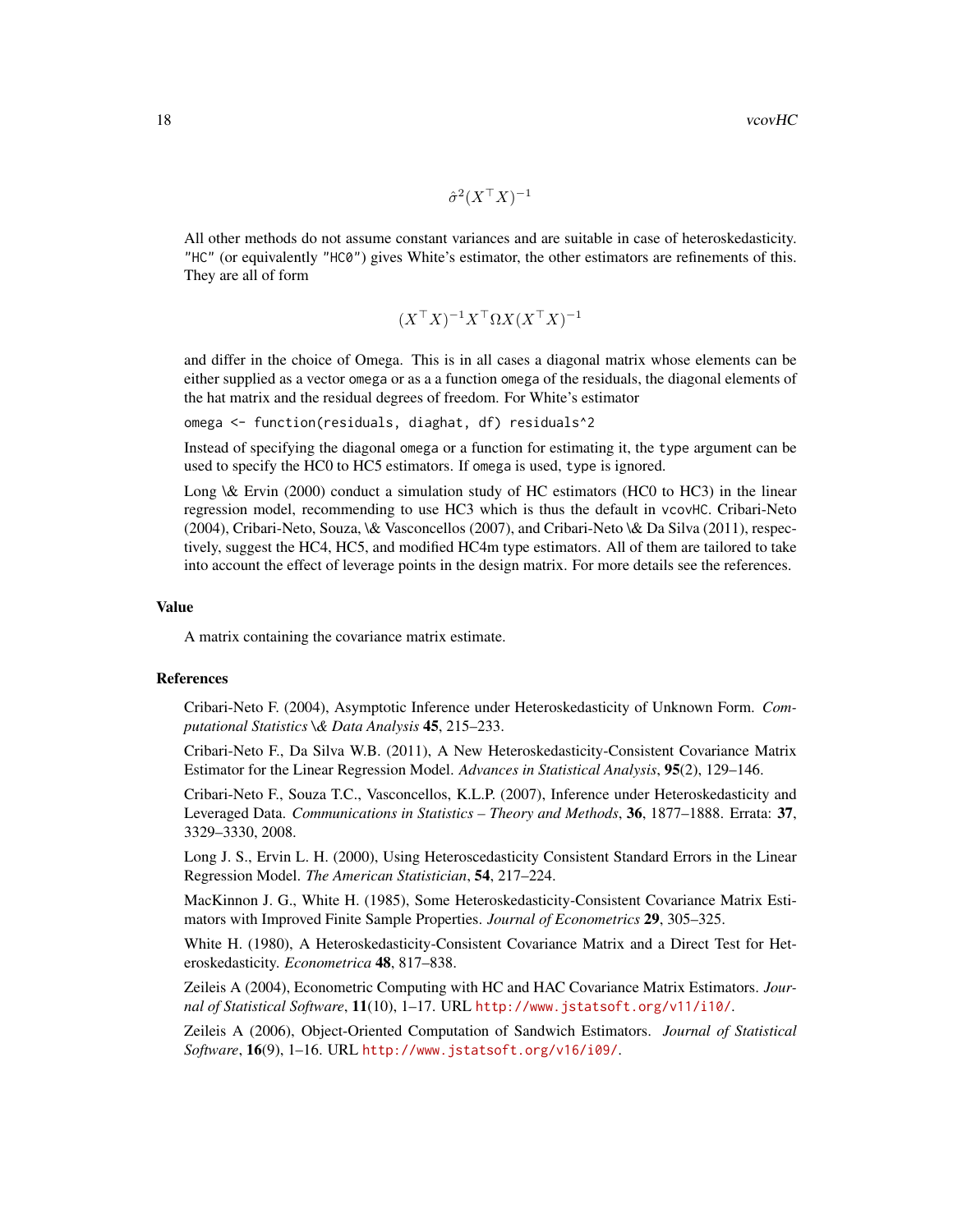#### <span id="page-18-0"></span>vcovOPG and the set of the set of the set of the set of the set of the set of the set of the set of the set of the set of the set of the set of the set of the set of the set of the set of the set of the set of the set of t

# See Also

[lm](#page-0-0), [hccm](#page-0-0), [bptest](#page-0-0), [ncv.test](#page-0-0)

# Examples

```
## generate linear regression relationship
## with homoskedastic variances
x \le -\sin(1:100)y \le -1 + x + \text{norm}(100)## model fit and HC3 covariance
fm \leftarrow lm(y \sim x)
vcovHC(fm)
## usual covariance matrix
vcovHC(fm, type = "const")
vcov(fm)
sigma2 <- sum(residuals(lm(y \sim x))^2)/98
sigma2 * solve(crossprod(cbind(1, x)))
```
vcovOPG *Outer Product of Gradients Covariance Matrix Estimation*

#### Description

Outer product of gradients estimation for the covariance matrix of the coefficient estimates in regression models.

# Usage

 $vcovOPG(x, adjust = FALSE, ...)$ 

# Arguments

x a fitted model object. adjust logical. Should a finite sample adjustment be made? This amounts to multiplication with  $n/(n-k)$ where  $\overline{n}$ is the number of observations and k the number of estimated parameters. ... arguments passed to the est fun function.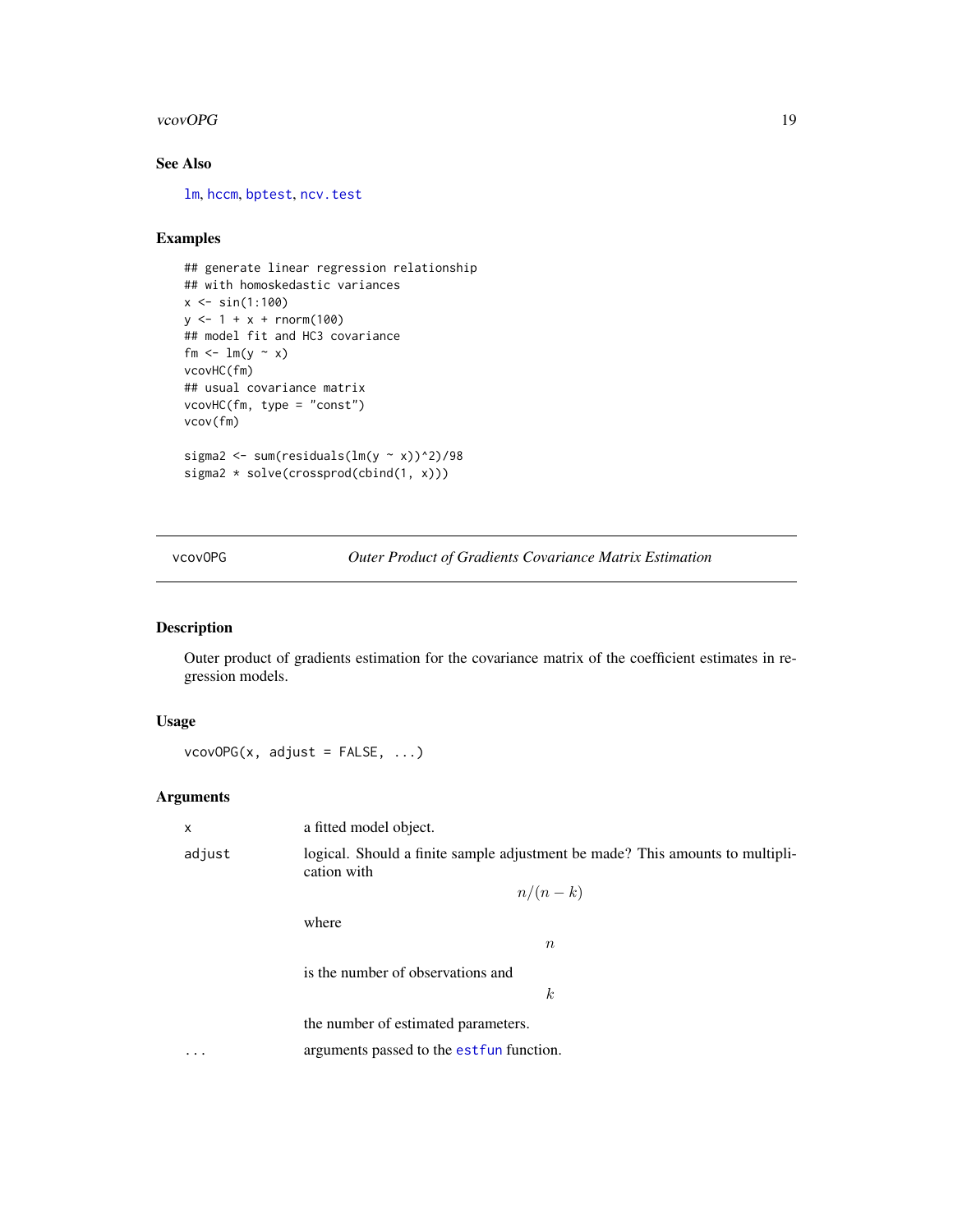<span id="page-19-0"></span>In correctly specified models, the "meat" matrix (cross product of estimating functions, see [meat](#page-7-1)) and the inverse of the "bread" matrix (inverse of the derivative of the estimating functions, see [bread](#page-1-1)) are equal and correspond to the Fisher information matrix. Typically, an empirical version of the bread is used for estimation of the information but alternatively it is also possible to use the meat. This method is also known as the outer product of gradients (OPG) estimator (Cameron  $\&$ Trivedi 2005).

Using the sandwich infrastructure, the OPG estimator could easily be computed via  $solve(meat(obj))$ (modulo scaling). To employ numerically more stable implementation of the inversion, this simple convenience function can be used: vcovOPG(obj).

Note that this only works if the estfun() method computes the maximum likelihood scores (and not a scaled version such as least squares scores for "lm" objects).

# Value

A matrix containing the covariance matrix estimate.

#### References

Cameron AC and Trivedi PK (2005), *Microeconometrics: Methods and Applications*. Cambridge University Press, Cambridge.

Zeileis A (2006), Object-Oriented Computation of Sandwich Estimators. *Journal of Statistical Software*, 16(9), 1–16. URL <http://http://www.jstatsoft.org/v16/i09/>.

# See Also

[meat](#page-7-1), [bread](#page-1-1), [sandwich](#page-12-1)

#### Examples

```
## generate poisson regression relationship
x \le -\sin(1:100)y <- rpois(100, exp(1 + x))
## compute usual covariance matrix of coefficient estimates
fm \leq glm(y \sim x, family = poisson)
vcov(fm)
vcovOPG(fm)
```
<span id="page-19-2"></span>weightsAndrews *Kernel-based HAC Covariance Matrix Estimation*

# <span id="page-19-1"></span>Description

A set of functions implementing a class of kernel-based heteroskedasticity and autocorrelation consistent (HAC) covariance matrix estimators as introduced by Andrews (1991).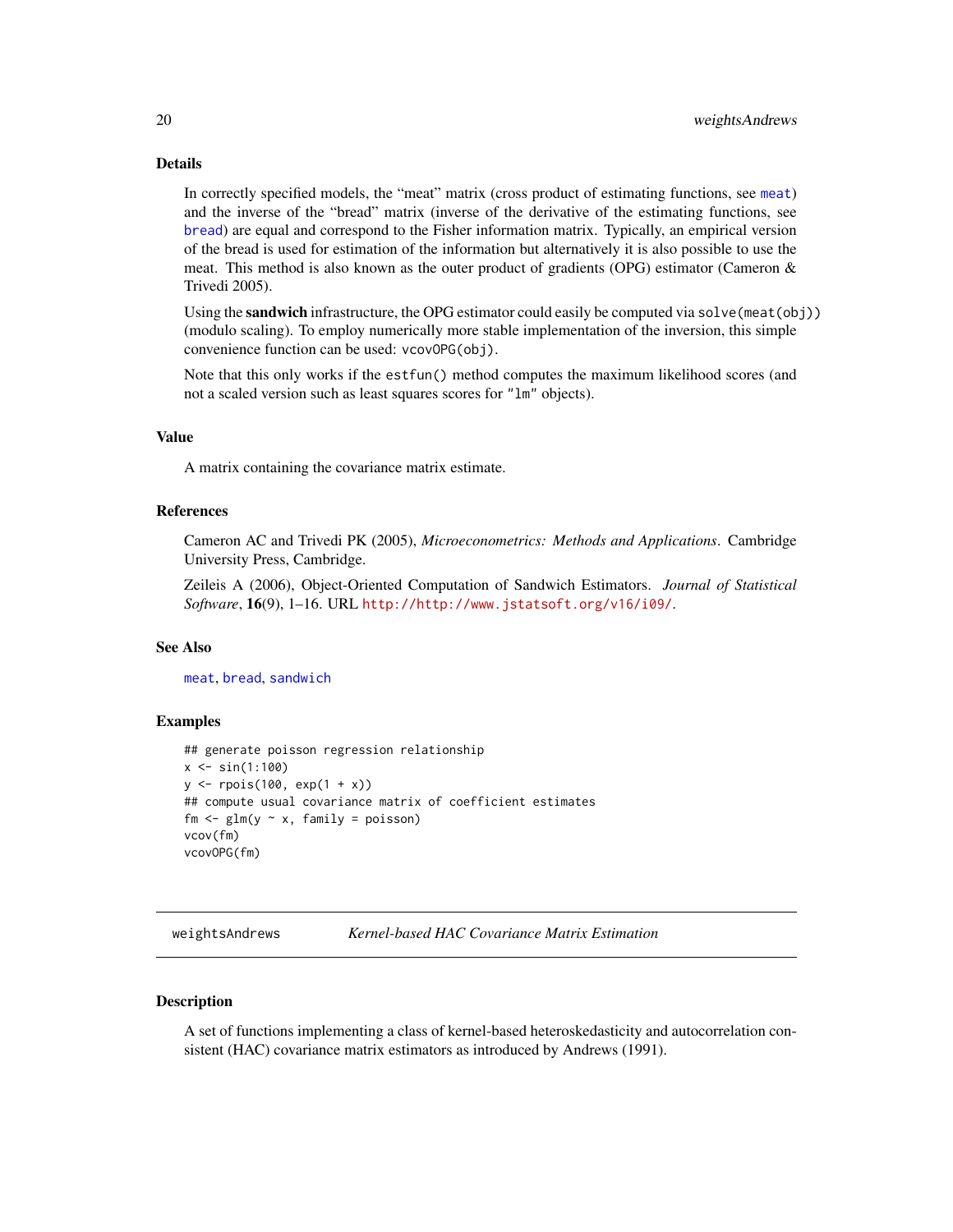# <span id="page-20-0"></span>weightsAndrews 21

#### Usage

```
kernHAC(x, order.py = NULL, prewhite = 1, bw = bwandrews,kernel = c("Quadratic Spectral", "Truncated", "Bartlett", "Parzen", "Tukey-Hanning"),
 approx = c("AR(1)", "ARMA(1,1)", adyust = TRUE, diagnostics = FALSE,sandwich = TRUE, ar.method = "ols", tol = 1e-7, data = list(), verbose = FALSE, ...)
weightsAndrews(x, order.by = NULL, bw = bwAndrews,
 kernel = c("Quadratic Spectral", "Truncated", "Bartlett", "Parzen", "Tukey-Hanning"),
 prewhite = 1, ar.method = "ols", tol = 1e-7, data = list(), verbose = FALSE, \ldots)
bwAndrews(x, order.by = NULL, kernel = c("Quadratic Spectral", "Truncated",
  "Bartlett", "Parzen", "Tukey-Hanning"), approx = c("AR(1)", "ARMA(1,1)"),
 weights = NULL, prewhite = 1, ar.method = "ols", data = list(), ...)
```

| x           | a fitted model object.                                                                                                                                                                                                                                 |
|-------------|--------------------------------------------------------------------------------------------------------------------------------------------------------------------------------------------------------------------------------------------------------|
| order.by    | Either a vector z or a formula with a single explanatory variable like $\sim$ z. The<br>observations in the model are ordered by the size of z. If set to NULL (the default)<br>the observations are assumed to be ordered (e.g., a time series).      |
| prewhite    | logical or integer. Should the estimating functions be prewhitened? If TRUE<br>or greater than 0 a VAR model of order as. integer (prewhite) is fitted via<br>ar with method "ols" and demean = FALSE. The default is to use $VAR(1)$<br>prewhitening. |
| bw          | numeric or a function. The bandwidth of the kernel (corresponds to the trun-<br>cation lag). If set to to a function (the default is bwAndrews) it is adaptively<br>chosen.                                                                            |
| kernel      | a character specifying the kernel used. All kernels used are described in An-<br>drews (1991).                                                                                                                                                         |
| approx      | a character specifying the approximation method if the bandwidth bw has to be<br>chosen by bwAndrews.                                                                                                                                                  |
| adjust      | logical. Should a finite sample adjustment be made? This amounts to multipli-<br>cation with $n/(n-k)$ where <i>n</i> is the number of observations and <i>k</i> the number<br>of estimated parameters.                                                |
| diagnostics | logical. Should additional model diagnostics be returned? See vcovHAC for<br>details.                                                                                                                                                                  |
| sandwich    | logical. Should the sandwich estimator be computed? If set to FALSE only the<br>middle matrix is returned.                                                                                                                                             |
| ar.method   | character. The method argument passed to ar for prewhitening (only, not for<br>bandwidth selection).                                                                                                                                                   |
| tol         | numeric. Weights that exceed tol are used for computing the covariance matrix,<br>all other weights are treated as 0.                                                                                                                                  |
| data        | an optional data frame containing the variables in the order by model. By<br>default the variables are taken from the environment which the function is called<br>from.                                                                                |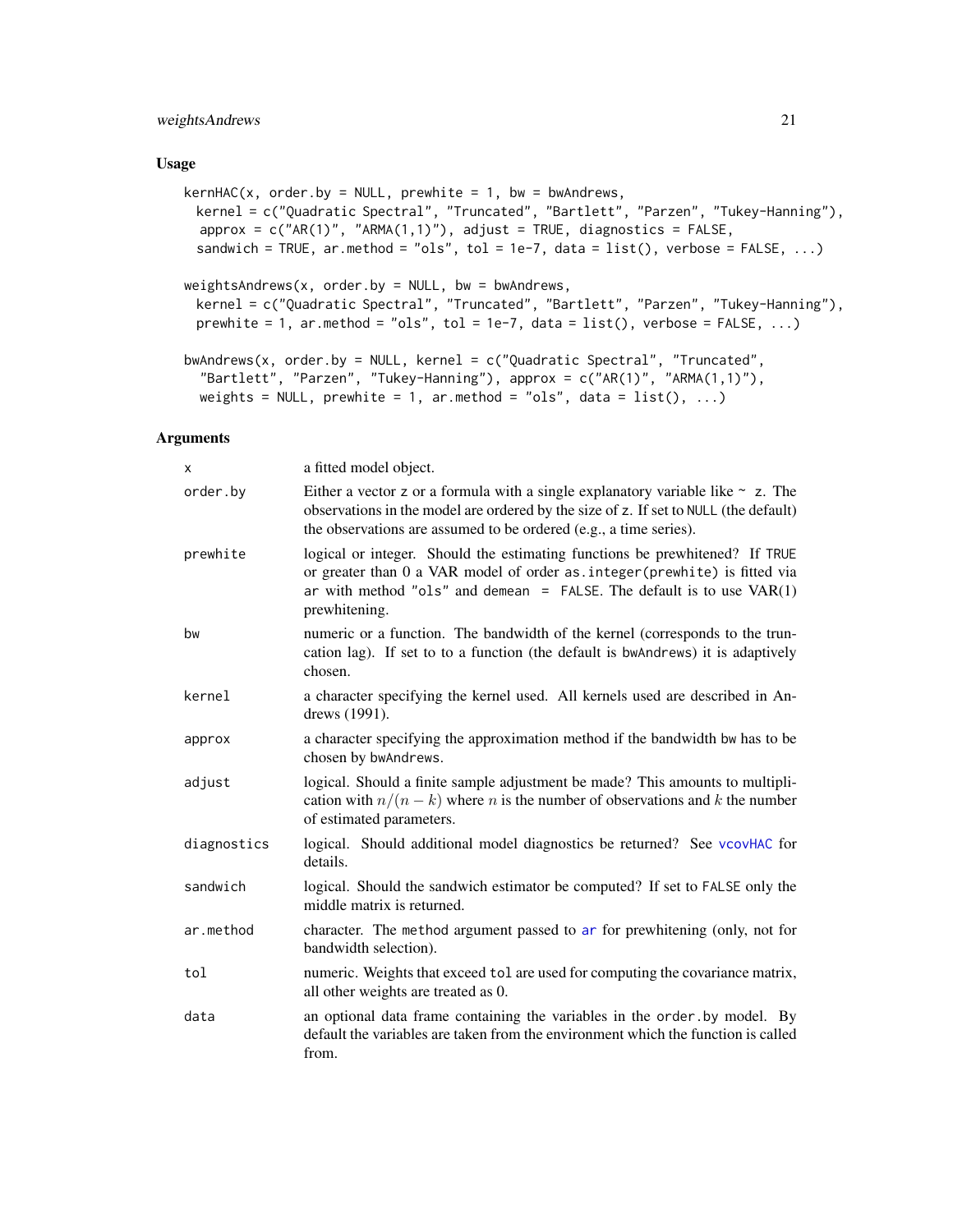<span id="page-21-0"></span>22 weightsAndrews

| verbose | logical. Should the bandwidth parameter used be printed?                                                                                                                                                                                    |
|---------|---------------------------------------------------------------------------------------------------------------------------------------------------------------------------------------------------------------------------------------------|
| .       | further arguments passed to bwAndrews.                                                                                                                                                                                                      |
| weights | numeric. A vector of weights used for weighting the estimated coefficients of<br>the approximation model (as specified by approx). By default all weights are 1<br>except that for the intercept term (if there is more than one variable). |

# Details

kernHAC is a convenience interface to [vcovHAC](#page-14-1) using weightsAndrews: first a weights function is defined and then vcovHAC is called.

The kernel weights underlying weightsAndrews are directly accessible via the function [kweights](#page-5-1) and require the specification of the bandwidth parameter bw. If this is not specified it can be chosen adaptively by the function bwAndrews (except for the "Truncated" kernel). The automatic bandwidth selection is based on an approximation of the estimating functions by either  $AR(1)$ or  $ARMA(1,1)$  processes. To aggregate the estimated parameters from these approximations a weighted sum is used. The weights in this aggregation are by default all equal to 1 except that corresponding to the intercept term which is set to 0 (unless there is no other variable in the model) making the covariance matrix scale invariant.

Further details can be found in Andrews (1991).

The estimator of Newey  $&$  West (1987) is a special case of the class of estimators introduced by Andrews (1991). It can be obtained using the "Bartlett" kernel and setting bw to lag + 1. A convenience interface is provided in [NeweyWest](#page-9-1).

#### Value

kernHAC returns the same type of object as [vcovHAC](#page-14-1) which is typically just the covariance matrix.

weightsAndrews returns a vector of weights.

bwAndrews returns the selected bandwidth parameter.

#### References

Andrews DWK (1991), Heteroskedasticity and Autocorrelation Consistent Covariance Matrix Estimation. *Econometrica*, 59, 817–858.

Newey WK & West KD (1987), A Simple, Positive Semi-Definite, Heteroskedasticity and Autocorrelation Consistent Covariance Matrix. *Econometrica*, 55, 703–708.

#### See Also

[vcovHAC](#page-14-1), [NeweyWest](#page-9-1), [weightsLumley](#page-22-2), [weave](#page-22-1)

```
curve(kweights(x, kernet = "Quadratic", normalize = TRUE),from = 0, to = 3.2, xlab = "x", ylab = "k(x)")
curve(kweights(x, kernel = "Bartlett", normalize = TRUE),
     from = 0, to = 3.2, col = 2, add = TRUE)
curve(kweights(x, kernet = "Parzen", normalize = TRUE),
```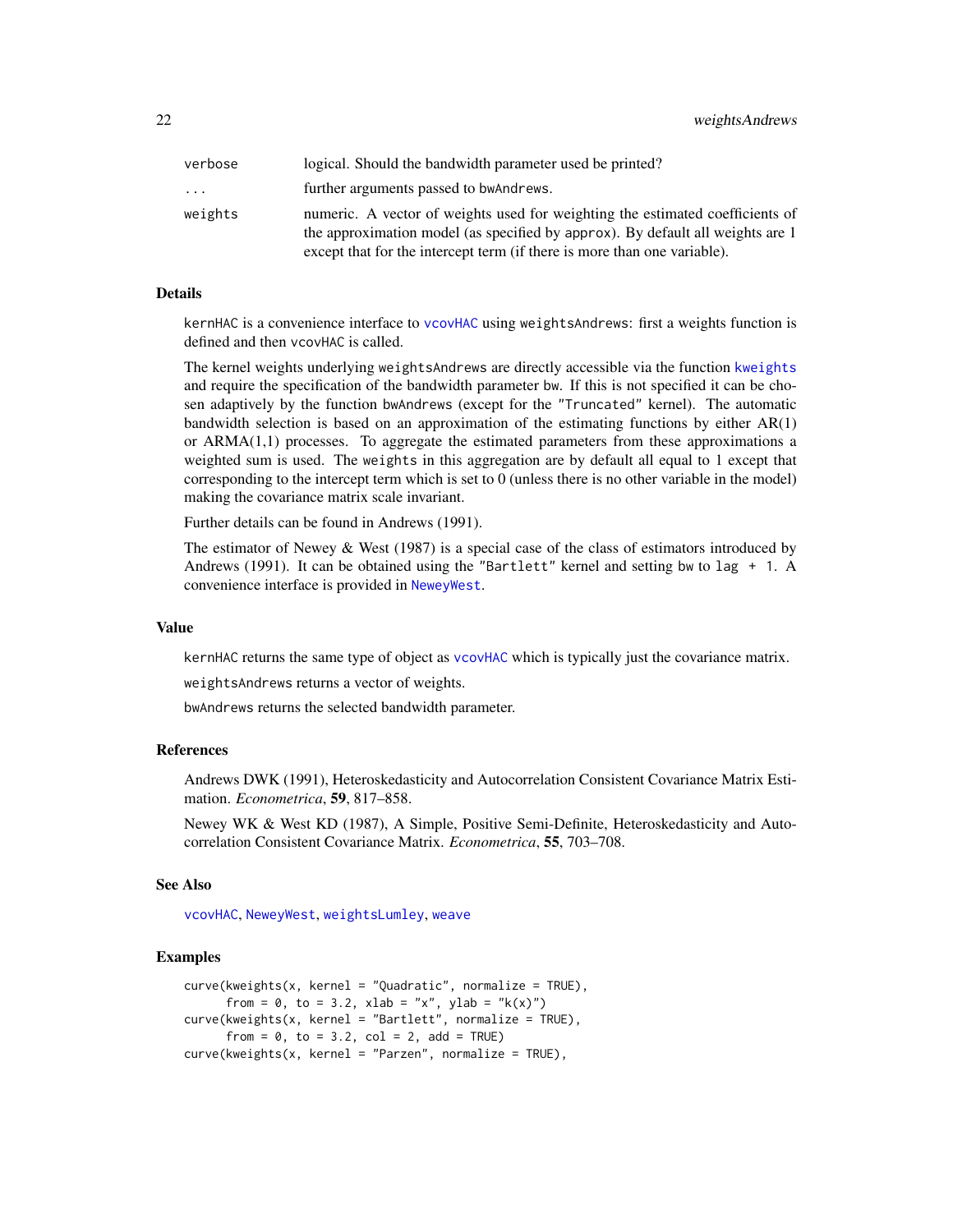# <span id="page-22-0"></span>weightsLumley 23

```
from = 0, to = 3.2, col = 3, add = TRUE)
curve(kweights(x, kernel = "Tukey", normalize = TRUE),
      from = 0, to = 3.2, col = 4, add = TRUE)
curve(kweights(x, kernet = "Truncated", normalize = TRUE),from = 0, to = 3.2, col = 5, add = TRUE)
## fit investment equation
data(Investment)
fm \leq \text{Im}(\text{RealInv} \sim \text{RealGNP} + \text{RealInt}, \text{data} = \text{Investment})## compute quadratic spectral kernel HAC estimator
kernHAC(fm)
kernHAC(fm, verbose = TRUE)
## use Parzen kernel instead, VAR(2) prewhitening, no finite sample
## adjustment and Newey & West (1994) bandwidth selection
kernHAC(fm, kernel = "Parzen", prewhite = 2, adjust = FALSE,
 bw = bwNeweyWest, verbose = TRUE)
## compare with estimate under assumption of spheric errors
vcov(fm)
```
<span id="page-22-2"></span>weightsLumley *Weighted Empirical Adaptive Variance Estimation*

# <span id="page-22-1"></span>Description

A set of functions implementing a class of kernel-based heteroskedasticity and autocorrelation consistent (HAC) covariance matrix estimators as introduced by Andrews (1991).

# Usage

```
weave(x, order.by = NULL, prewhite = FALSE, C = NULL,method = c("truncate", "smooth"), acf = isoacf, adjust = FALSE,
  diagnostics = FALSE, sandwich = TRUE, tol = 1e-7, data = list(), ...)
weightsLumley(x, order.by = NULL, C = NULL,method = c("truncated", "smooth"), \text{ } act = 1soacf, tol = 1e-7, data = list(), ...)
```

| <b>X</b> | a fitted model object.                                                                                                                                                                                                                            |
|----------|---------------------------------------------------------------------------------------------------------------------------------------------------------------------------------------------------------------------------------------------------|
| order.by | Either a vector z or a formula with a single explanatory variable like $\sim$ z. The<br>observations in the model are ordered by the size of z. If set to NULL (the default)<br>the observations are assumed to be ordered (e.g., a time series). |
| prewhite | logical or integer. Should the estimating functions be prewhitened? If TRUE or<br>greater than 0 a VAR model of order as integer (prewhite) is fitted via ar<br>with method "ols" and demean $=$ FALSE.                                           |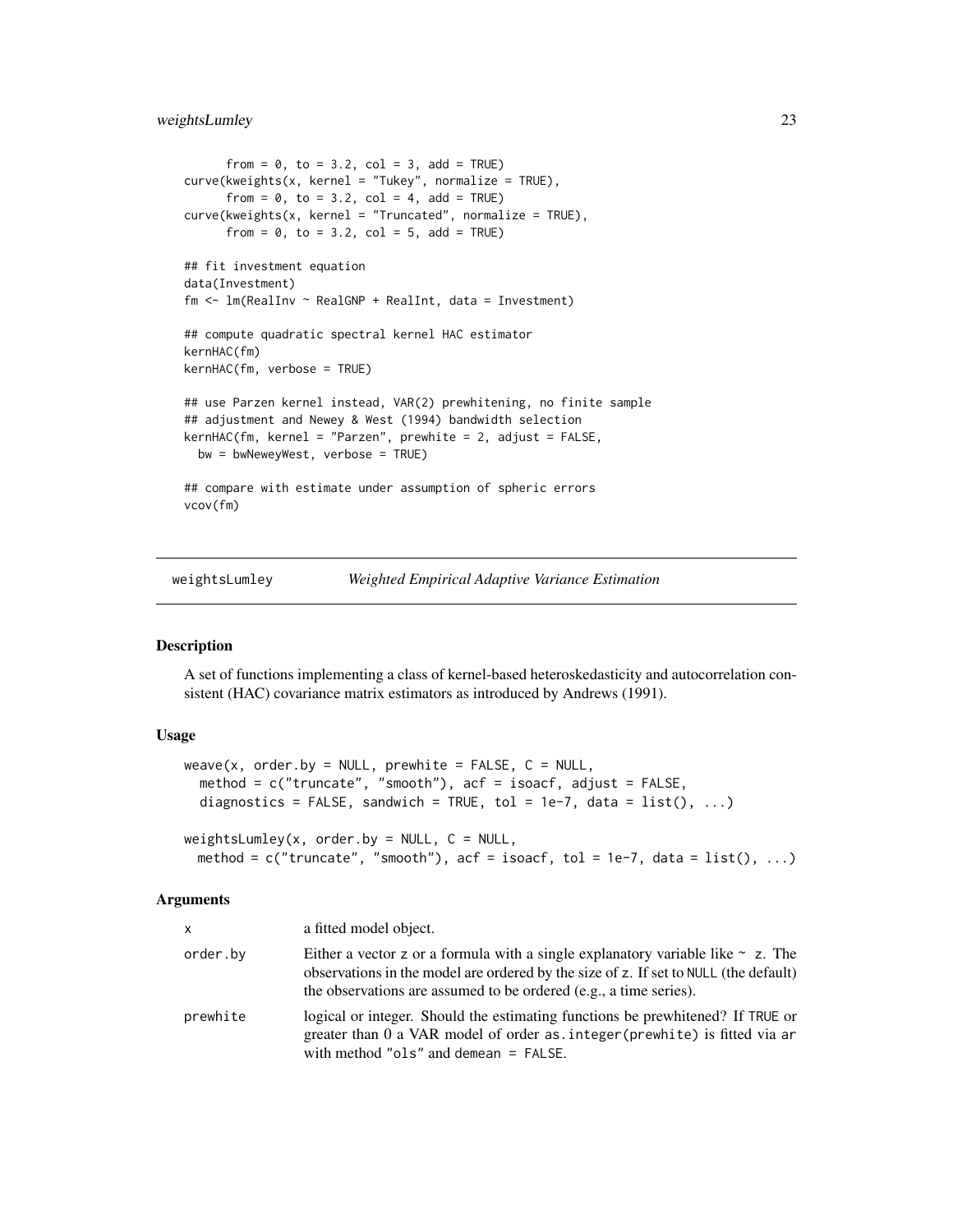<span id="page-23-0"></span>

| $\mathsf C$ | numeric. The cutoff constant C is by default 4 for method "truncate" and 1 for<br>method "smooth".                                                                                                      |
|-------------|---------------------------------------------------------------------------------------------------------------------------------------------------------------------------------------------------------|
| method      | a character specifying the method used, see details.                                                                                                                                                    |
| acf         | a function that computes the autocorrelation function of a vector, by default<br>isoacf is used.                                                                                                        |
| adjust      | logical. Should a finite sample adjustment be made? This amounts to multipli-<br>cation with $n/(n-k)$ where <i>n</i> is the number of observations and <i>k</i> the number<br>of estimated parameters. |
| diagnostics | logical. Should additional model diagnostics be returned? See vcovHAC for<br>details.                                                                                                                   |
| sandwich    | logical. Should the sandwich estimator be computed? If set to FALSE only the<br>middle matrix is returned.                                                                                              |
| tol         | numeric. Weights that exceed tol are used for computing the covariance matrix,<br>all other weights are treated as 0.                                                                                   |
| data        | an optional data frame containing the variables in the order by model. By<br>default the variables are taken from the environment which the function is called<br>from.                                 |
| $\cdots$    | currently not used.                                                                                                                                                                                     |

weave is a convenience interface to [vcovHAC](#page-14-1) using weightsLumley: first a weights function is defined and then vcovHAC is called.

Both weighting methods are based on some estimate of the autocorrelation function  $\rho$  (as computed by acf) of the residuals of the model x. The weights for the "truncate" method are

$$
I\{n\rho^2 > C\}
$$

and the weights for the "smooth" method are

$$
\min\{1, Cn\rho^2\}
$$

where n is the number of observations in the model an C is the truncation constant C.

Further details can be found in Lumley & Heagerty (1999).

# Value

weave returns the same type of object as [vcovHAC](#page-14-1) which is typically just the covariance matrix. weightsLumley returns a vector of weights.

# References

Lumley T & Heagerty P (1999), Weighted Empirical Adaptive Variance Estimators for Correlated Data Regression. *Journal of the Royal Statistical Society B*, 61, 459–477.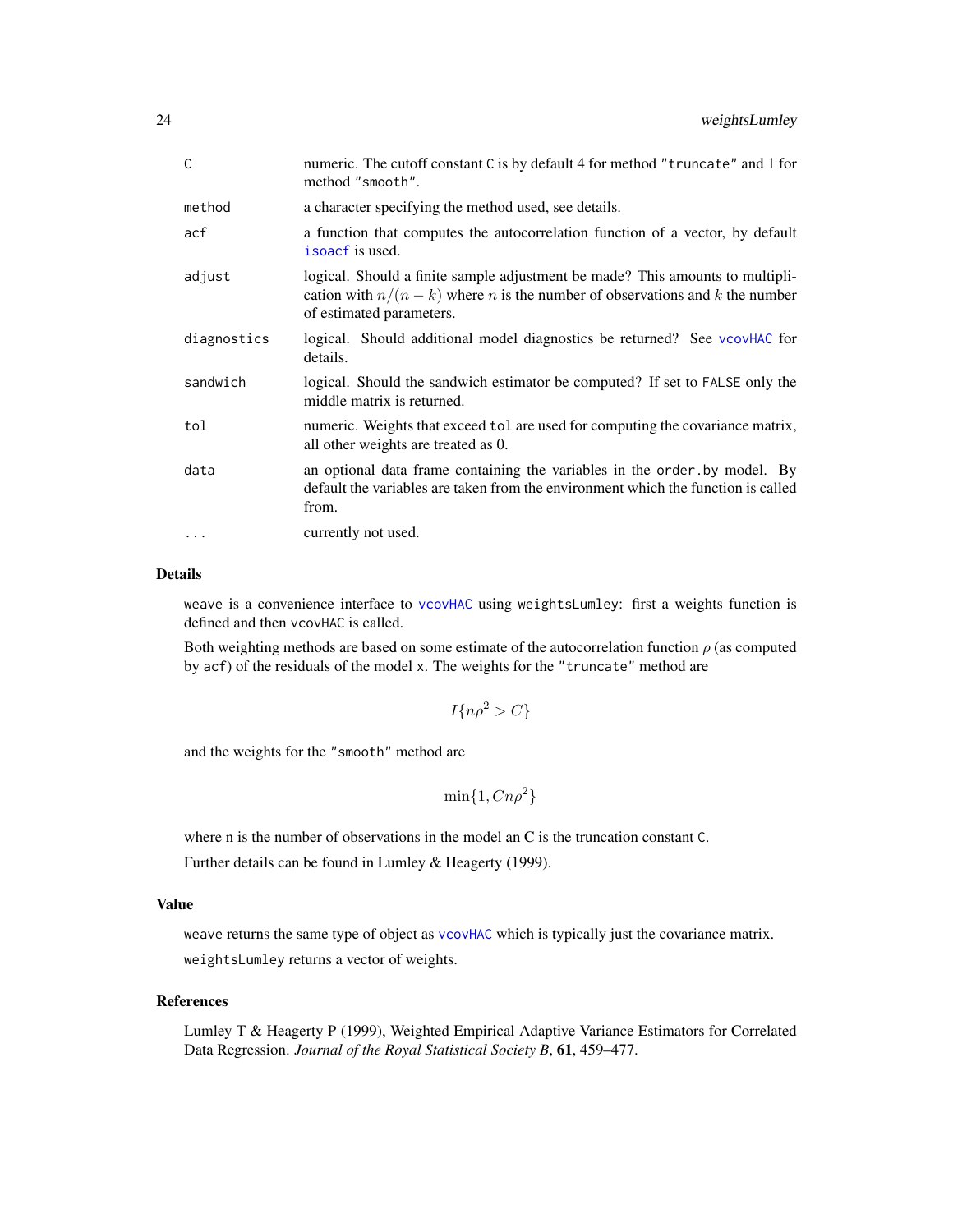# <span id="page-24-0"></span>weightsLumley 25

# See Also

[vcovHAC](#page-14-1) , [weightsAndrews](#page-19-2) , [kernHAC](#page-19-1)

```
x < - \sin(1:100)y \le -1 + x + \text{norm}(100)fm <- \ln(y - x)weave(fm)
vcov(fm)
```